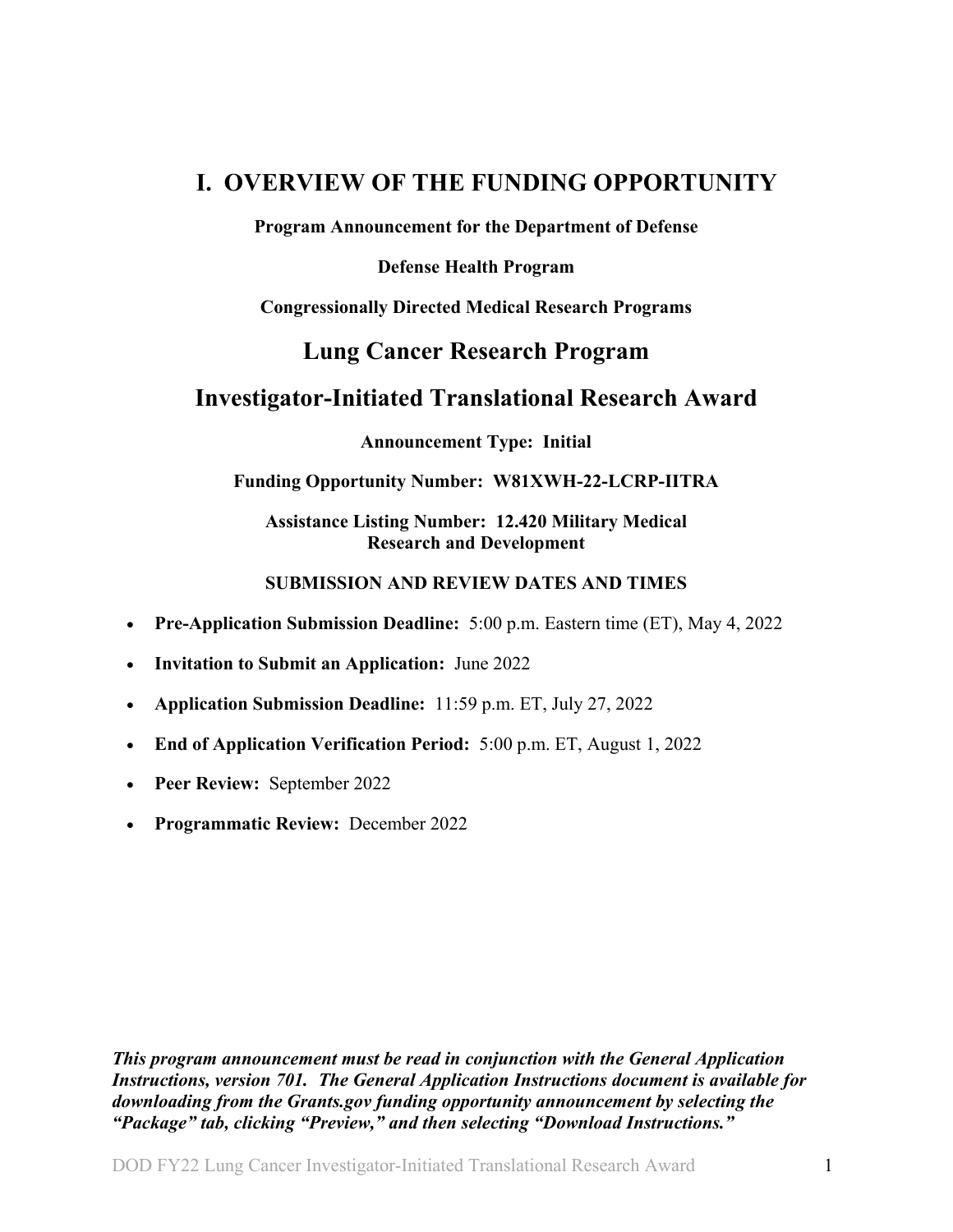## **TABLE OF CONTENTS**

| I.  |                                                                                  |  |
|-----|----------------------------------------------------------------------------------|--|
| II. | <b>DETAILED INFORMATION ABOUT THE FUNDING OPPORTUNITY  3</b>                     |  |
|     |                                                                                  |  |
|     |                                                                                  |  |
|     |                                                                                  |  |
|     |                                                                                  |  |
|     |                                                                                  |  |
|     |                                                                                  |  |
|     |                                                                                  |  |
|     |                                                                                  |  |
|     |                                                                                  |  |
|     |                                                                                  |  |
|     |                                                                                  |  |
|     | II.D.3. Unique Entity Identifier (UEI) and System for Award Management (SAM)  23 |  |
|     |                                                                                  |  |
|     |                                                                                  |  |
|     |                                                                                  |  |
|     |                                                                                  |  |
|     |                                                                                  |  |
|     |                                                                                  |  |
|     |                                                                                  |  |
|     |                                                                                  |  |
|     |                                                                                  |  |
|     |                                                                                  |  |
|     |                                                                                  |  |
|     |                                                                                  |  |
|     |                                                                                  |  |
|     |                                                                                  |  |
|     |                                                                                  |  |
|     |                                                                                  |  |
|     | II.H.1. Program Announcement and General Application Instructions Versions 32    |  |
|     |                                                                                  |  |
|     |                                                                                  |  |
|     |                                                                                  |  |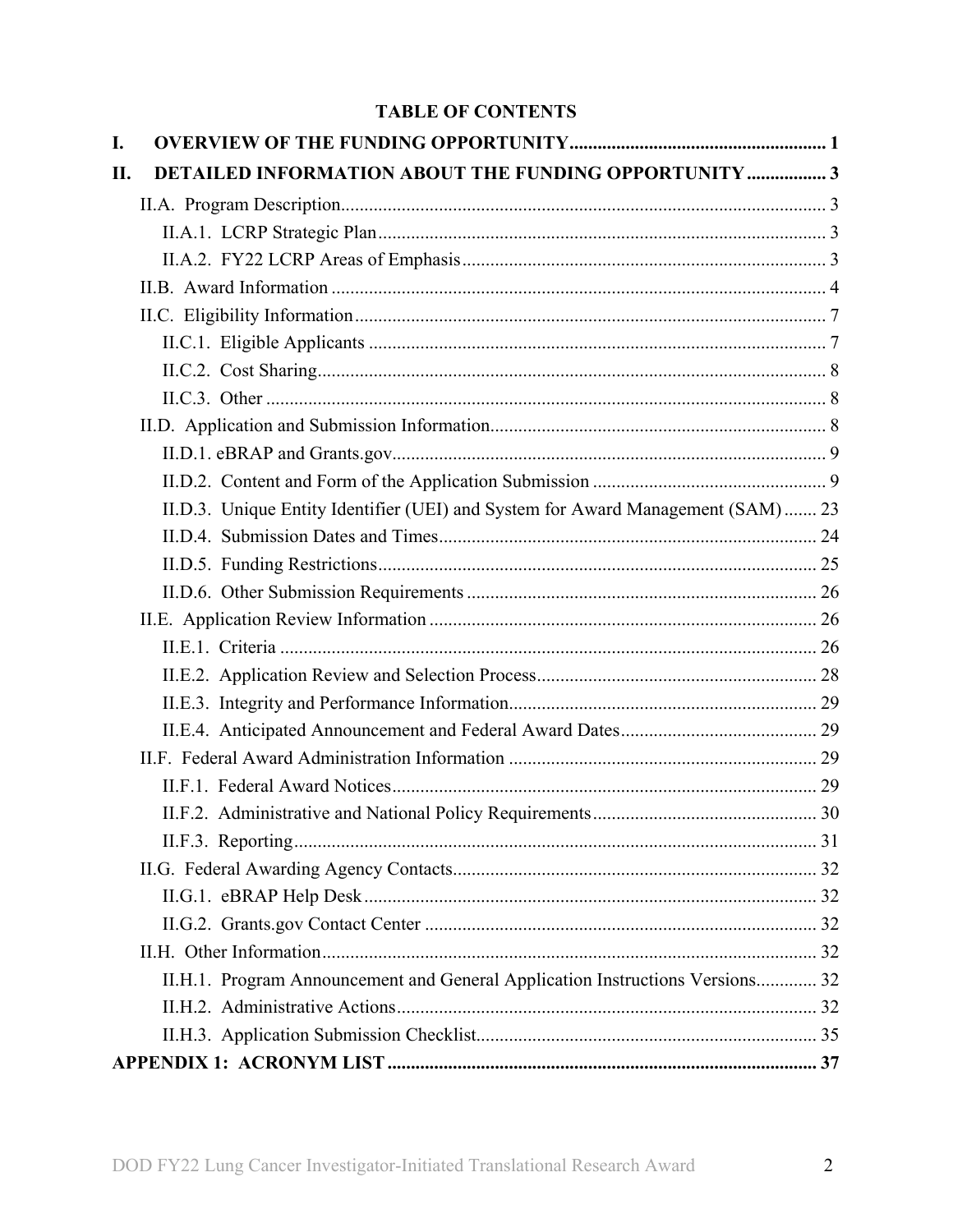# <span id="page-2-0"></span>**II. DETAILED INFORMATION ABOUT THE FUNDING OPPORTUNITY**

## <span id="page-2-1"></span>**II.A. Program Description**

Applications to the Fiscal Year 2022 (FY22) Lung Cancer Research Program (LCRP) are being solicited by the U.S. Army Medical Research Acquisition Activity (USAMRAA) using delegated authority provided by United States Code, Title 10, Section 2358 (10 USC 2358). The execution management agent for this program announcement is the Congressionally Directed Medical Research Programs (CDMRP) at the U.S. Army Medical Research and Development Command (USAMRDC). The LCRP was initiated in FY09 to promote innovative and competitive research focused on the development of integrated disciplines to identify, treat, and manage early curable lung cancer (excluding mesothelioma). Appropriations for the LCRP from FY09 through FY21 totaled \$175.5 million (M). The FY22 appropriation is \$20.0M.

The vision of the FY22 LCRP is to eradicate deaths and suffering from lung cancer to better the health and welfare of Service Members, Veterans, and the general public. As such, the LCRP will support and integrate research from multiple disciplines for risk assessment, prevention, early detection, diagnosis, management, and treatment for the control and cure of lung cancer.

## <span id="page-2-2"></span>**II.A.1. LCRP Strategic Plan**

The LCRP has prepared a brief synopsis, the LCRP Strategic Plan, which provides the background and an overview of the LCRP, describes the research and funding environment, and sets forth the strategic direction for the program. Applicants are strongly urged to read and consider the LCRP Strategic Plan before preparing their applications. The LCRP Strategic Plan may be found at [https://cdmrp.army.mil/lcrp/pdfs/LCRP\\_StrategicPlan\\_30Aug21\\_FINAL.pdf.](https://cdmrp.army.mil/lcrp/pdfs/LCRP_StrategicPlan_30Aug21_FINAL.pdf)

## <span id="page-2-3"></span>**II.A.2. FY22 LCRP Areas of Emphasis**

To be considered for funding, applications for the FY22 LCRP Investigator-Initiated Translational Research Award must address at least one of the Areas of Emphasis listed below:

- Identify innovative strategies for prevention of the occurrence of lung cancer.
- Identify innovative strategies for the screening and early detection of lung cancer.
- Understand the molecular mechanisms of initiation and progression to lung cancer.
- Understand contributors to lung cancer development other than tobacco.
- Identify innovative strategies for the treatment of lung cancer.
- Identify innovative strategies for the prevention of recurrence of or metastases from lung cancer.
- Develop or optimize biomarkers to assist with therapeutic decision-making.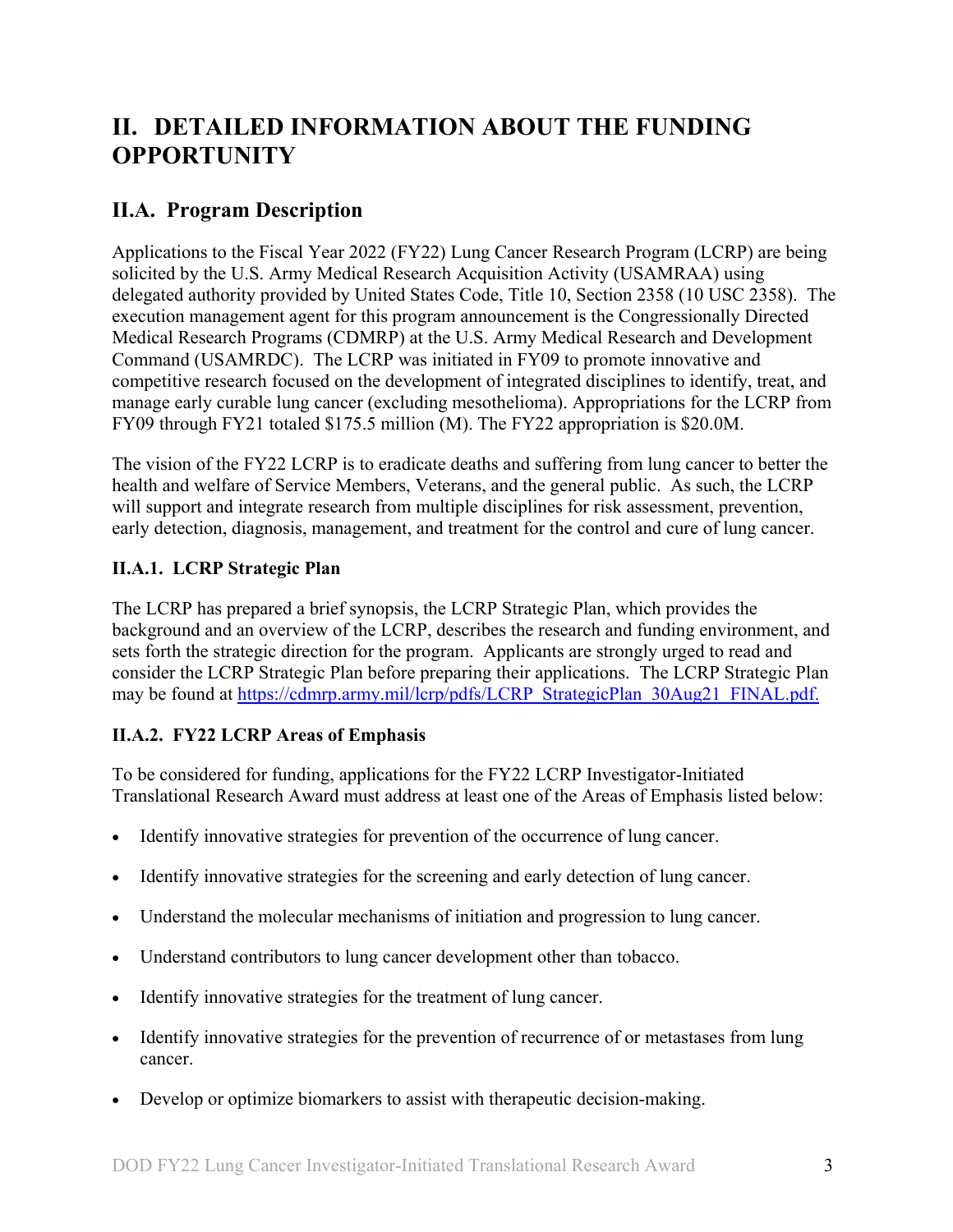- Understand mechanisms of resistance to treatment (primary and secondary).
- Identify innovative strategies for comprehensive lung cancer care (clinical management/ surveillance/symptom management/palliative care).
- Understand factors and/or develop implementation strategies to address health disparities in lung cancer.

## <span id="page-3-0"></span>**II.B. Award Information**

The FY22 LCRP Investigator-Initiated Translational Research Award mechanism supports translational research that will develop promising ideas in lung cancer into clinical applications. Translational research may be defined as an integration of basic science and clinical observations. Observations that drive a research idea may originate from a laboratory discovery, population-based studies, or a clinician's firsthand knowledge of patient care. The ultimate goal of translational research is to move a concept or observation forward into clinical application. However, Principal Investigators (PIs) should not view translational research as a one-way continuum from bench to bedside. *Research applications only in the area of mesothelioma will not be accepted*. The research plan must involve a reciprocal flow of ideas and information between basic and clinical science.

This mechanism is intended to fund a broad range of translational studies, including, but not limited, to the following:

- Studies advancing/translating in vitro and/or animal studies to applications with human samples/cohorts.
- Late-stage preclinical work leading to/preparing for a clinical trial, e.g., Investigational New Drug (IND) application submission.
- Correlative studies that are associated with an open/ongoing or completed clinical trial and projects that develop endpoints for clinical trials.

#### *Preliminary lung cancer relevant data to support the feasibility of the research hypotheses and research approaches are required.*

**Relevance to Military Health:** The LCRP seeks to support research that is relevant to the healthcare needs of military Service Members, Veterans, and their families. *Relevance to military health will be considered in determining relevance to the mission of the DHP and FY22 LCRP during programmatic review.* Investigators are *strongly encouraged* to consider the following characteristics as examples of how a project may demonstrate relevance to military health:

• Use of military or Veteran populations, biospecimens, data/databases, or programs in the proposed research.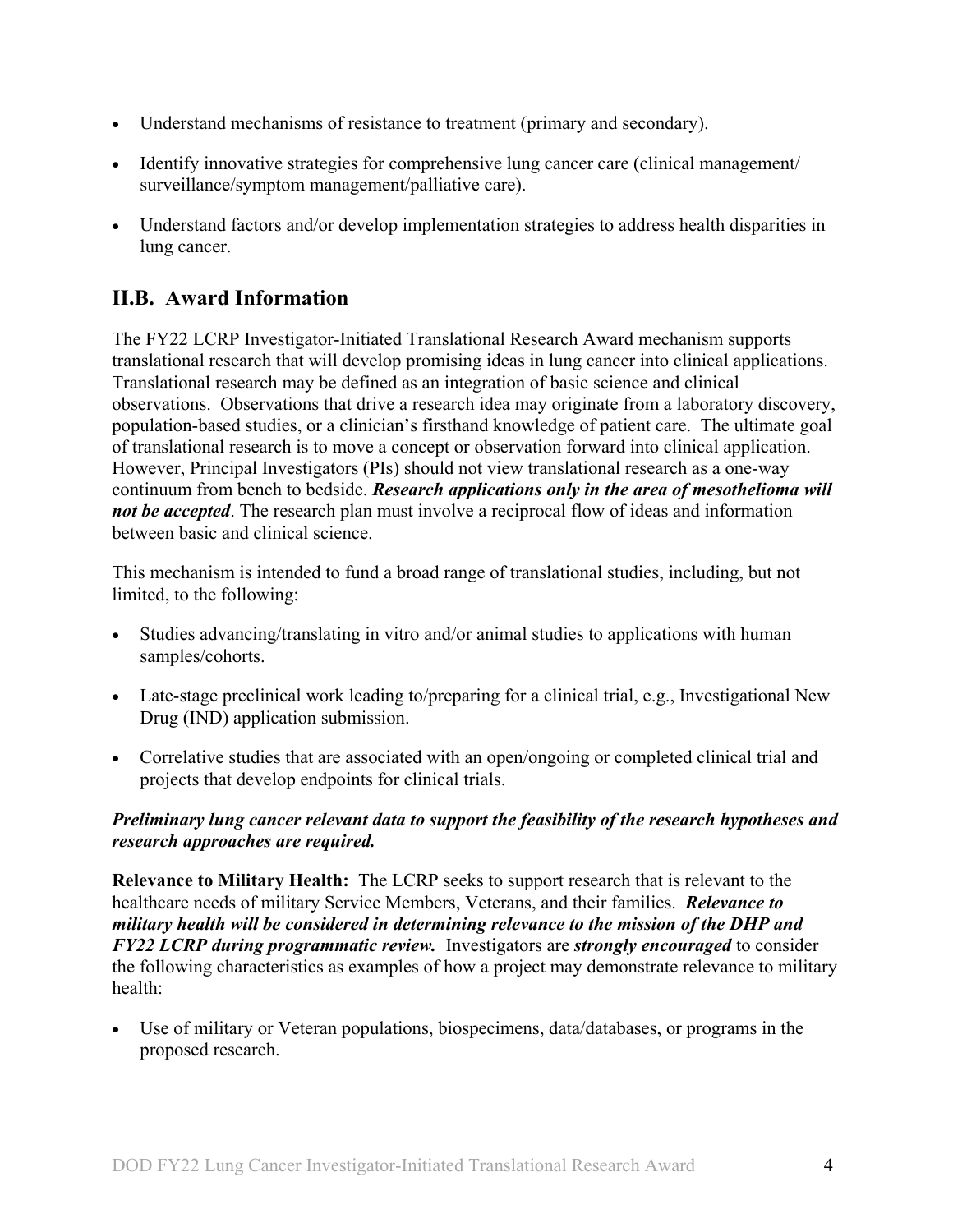- Collaboration with Department of Defense (DOD) or Department of Veterans Affairs (VA) investigators.
- Explanation of how the project addresses an aspect of lung cancer that has relevance or is unique to the military, Veterans, other Military Health System (MHS) beneficiaries, or family readiness of Service Members, including environmental exposures other than tobacco.

*Research involving human subjects and human anatomical substances is permitted; however, clinical trials are not allowed under this funding opportunity.* Investigators wishing to apply for funding to support a clinical trial should consider submitting an application to the FY22 LCRP Clinical Translational Research Partnership Award mechanism (Funding Opportunity Number W81XWH-22-LCRP-CTRPA).

A congressionally mandated Metastatic Cancer Task Force was formed with the purpose of identifying ways to help accelerate clinical and translational research aimed at extending the lives of advanced state and recurrent patients. As a member of the Metastatic Cancer Task Force, the CDMRP encourages applicants to review the recommendations [\(https://health.mil/Reference-Center/Congressional-Testimonies/2018/05/03/Metastatic-Cancer-](https://www.health.mil/Reference-Center/Congressional-Testimonies?refVector=001000000000000&refSrc=130)[Research\)](https://www.health.mil/Reference-Center/Congressional-Testimonies?refVector=001000000000000&refSrc=130) and submit research ideas to address these recommendations provided they are within the limitations of this funding opportunity and fit within the [FY22 LCRP Areas of Emphasis.](#page-2-3)

*The proposed research must be relevant to active-duty Service Members, Veterans, military beneficiaries, and/or the American public.* Collaborations between researchers at military or Veteran institutions and non-military institutions are strongly encouraged. These relationships can leverage knowledge, infrastructure, and access to unique clinical populations that the partners bring to the research effort, ultimately advancing cancer research that is of significance to the Warfighter, military families, and the American public.

The types of awards made under the program announcement will be assistance agreements. An assistance agreement is appropriate when the federal government transfers a "thing of value" to a "state, local government," or "other recipient" to carry out a public purpose of support or stimulation authorized by a law of the United States instead of acquiring property or service for the direct benefit and use of the U.S. government. An assistance agreement can take the form of a grant or cooperative agreement. The level of involvement on the part of the DOD during project performance is the key factor in determining whether to award a grant or cooperative agreement. If "no substantial involvement" on the part of the funding agency is anticipated, a grant award will be made (31 USC 6304). Conversely, if substantial involvement on the part of the funding agency is anticipated, a cooperative agreement will be made (31 USC 6305), and the award will identify the specific substantial involvement. Substantial involvement may include, but is not limited to, collaboration, participation, or intervention in the research to be performed under the award. The award type, along with the start date, will be determined during the negotiation process.

The anticipated direct costs budgeted for the entire period of performance for an FY22 LCRP Investigator-Initiated Translational Research Award will not exceed **\$600,000**. Refer to Section [II.D.5, Funding Restrictions,](#page-24-0) for detailed funding information.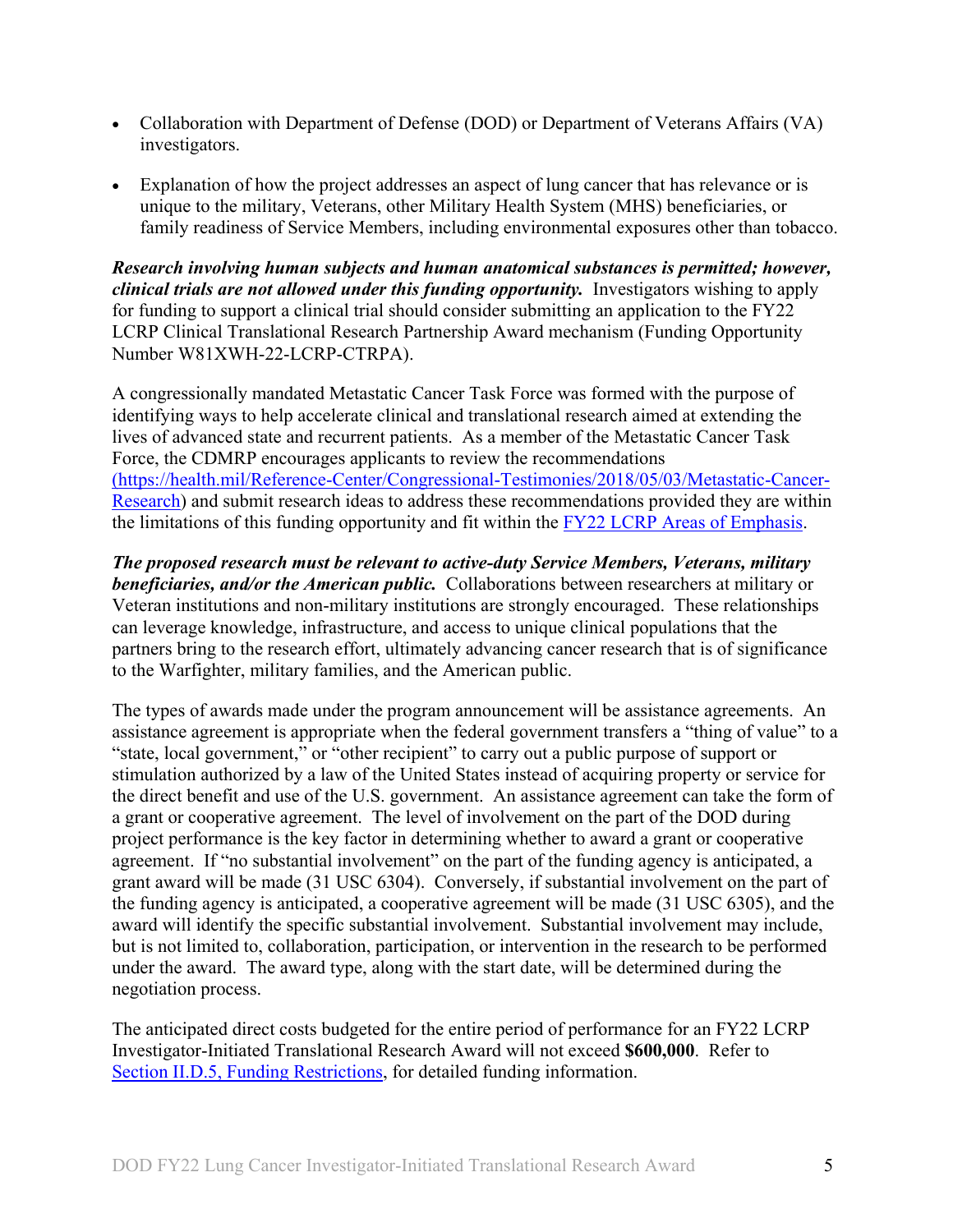Awards will be made no later than September 30, 2023. For additional information refer to [Section II.F.1, Federal Award Notices.](#page-28-3)

*The CDMRP expects to allot approximately \$3.8M to fund approximately four Investigator-Initiated Translational Research Award applications. Funding of applications received is contingent upon the availability of federal funds for this program as well as the number of applications received, the quality and merit of the applications as evaluated by scientific and programmatic review, and the requirements of the government. Funds to be obligated on any award resulting from this funding opportunity will be available for use for a limited time period based on the fiscal year of the funds. It is anticipated that awards made from this FY22 funding opportunity will be funded with FY22 funds, which will expire for use on September 30, 2028.*

#### **Research Involving Human Anatomical Substances, Human Subjects, or Human**

**Cadavers:** All DOD-funded research involving new and ongoing research with human anatomical substances, human subjects, or human cadavers must be reviewed and approved by the USAMRDC Office of Research Protections (ORP), Human Research Protection Office (HRPO), prior to research implementation. This administrative review requirement is in addition to the local Institutional Review Board (IRB) or Ethics Committee (EC) review. Local IRB/EC approval at the time of submission is *not* required. Allow up to 3 months to complete the HRPO regulatory review and approval process following submission of *all required and complete* documents to the HRPO. Refer to the General Application Instructions, Appendix 1, and the Human Research Protections Office Resources and Overview document available on the electronic Biomedical Research Application Portal (eBRAP) "Funding Opportunities & Forms" web page [\(https://ebrap.org/eBRAP/public/Program.htm\)](https://ebrap.org/eBRAP/public/Program.htm) for additional information.

If the proposed research involves more than one institution, a written plan for single IRB review arrangements must be provided at the time of application submission or award negotiation. The lead institution responsible for developing the master protocol and master consent form should be identified and should be the single point of contact for regulatory submissions and requirements.

*Clinical research is defined* as: (1) Patient-oriented research. Research conducted with human subjects (or on material of human origin such as tissues, specimens, and cognitive phenomena) for which an investigator (or colleague) directly interacts with human subjects. Excluded from this definition are in vitro studies that utilize human tissues that cannot be linked to a living individual. Patient-oriented research includes: (a) mechanisms of human disease, (b) therapeutic interventions, (c) clinical trials, and (d) development of new technologies. (2) Epidemiologic and behavioral studies. (3) Outcomes research and health services research. *Note:* Studies that meet the requirements for IRB Exemption 4 are not considered CDMRP-defined clinical research. IRB Exemption 4 refers to research involving the collection or study of existing deidentified specimens or data, if these sources are publicly available.

*Clinical trials are not allowed under this funding opportunity. A clinical trial is defined* as a research study in which one or more human subjects are prospectively assigned to one or more interventions (which may include placebo or other control) to evaluate the effects of the interventions on biomedical or behavioral health-related outcomes.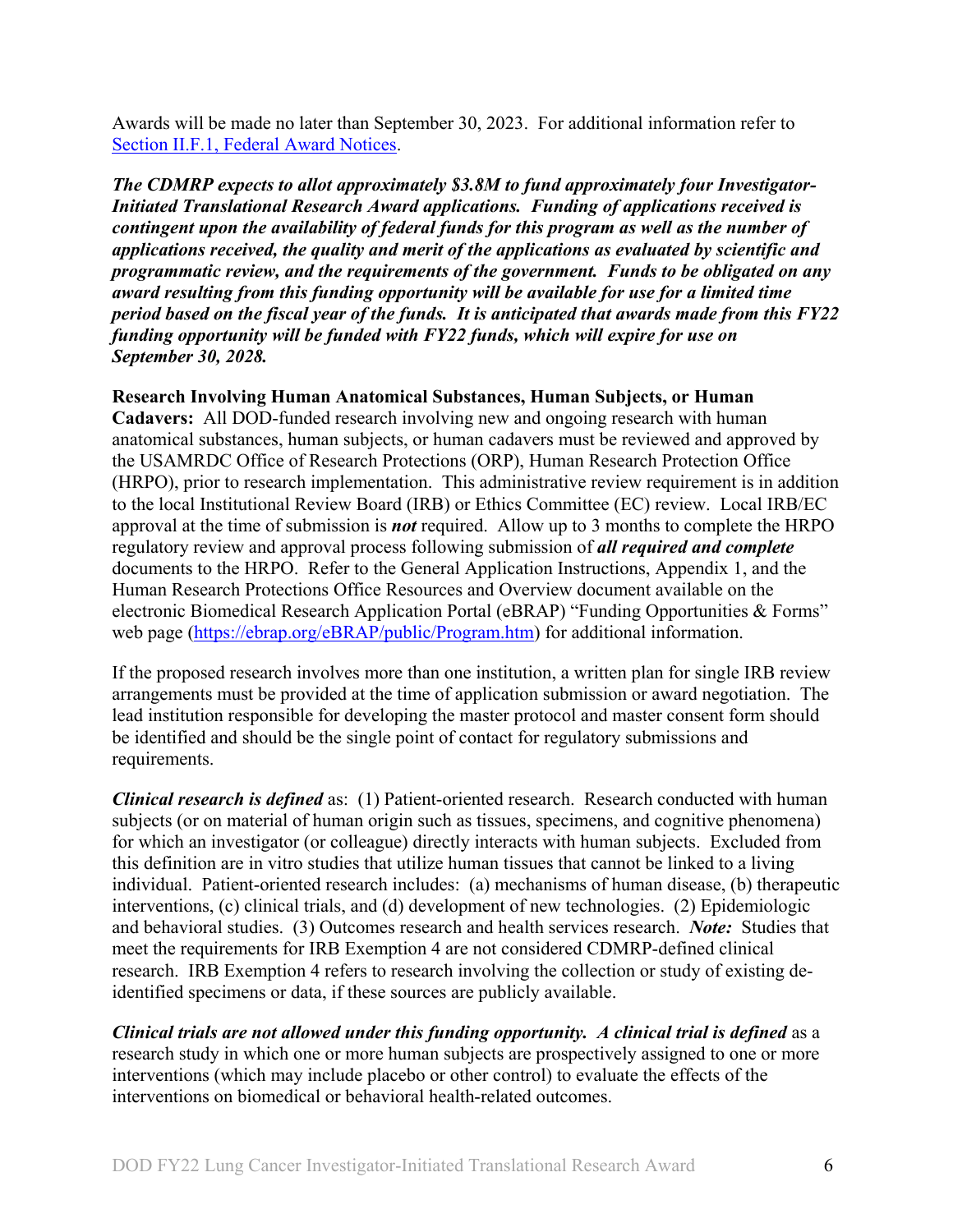**Use of DOD or VA Resources:** If the proposed research involves access to active-duty military patient populations and/or DOD or VA resources or databases, the application must describe the access at the time of submission and include a plan for maintaining access as needed throughout the proposed research. Refer to Section [II.D.2.b.ii, Full Application Submission Components,](#page-15-0) for detailed information. Refer to the General Application Instructions, Appendix 1, for additional information.

**Guidelines for Animal Research:** All projects should adhere to a core set of standards for rigorous study design and reporting to maximize the reproducibility and translational potential of preclinical research. The standards are described in Landis, SC, et al. A call for transparent reporting to optimize the predictive value of preclinical research, *Nature* 2012, 490:187-191 [\(www.nature.com/nature/journal/v490/n7419/full/nature11556.html\)](http://www.nature.com/nature/journal/v490/n7419/full/nature11556.html). While these standards are written for preclinical studies, the basic principles of randomization, blinding, sample-size estimation, and data handling derive from well-established best practices in clinical studies. Applicants should consult the ARRIVE (Animal Research: Reporting *In Vivo* Experiments) guidelines to ensure relevant aspects of rigorous animal research are adequately planned for and, ultimately, reported. The ARRIVE guidelines can be found at: [https://arriveguidelines.org/arrive-guidelines.](https://arriveguidelines.org/arrive-guidelines)

**Research Involving Animals:** All research funded by the FY22 LCRP Investigator-Initiated Translational Research Award involving new and ongoing research with animals must be reviewed and approved by the USAMRDC ORP Animal Care and Use Review Office (ACURO), in addition to the local Institutional Animal Care and Use Committee (IACUC) of record. IACUC approval at the time of submission is *not* required. *Allow at least 3 to 4 months for ACURO regulatory review and approval processes for animal studies.* Refer to the General Application Instructions, Appendix 1, for additional information.

All investigators applying to FY22 LCRP funding opportunities are encouraged to consider leveraging resources from the LCRP-funded Lung Cancer Biospecimen Resource Network (LCBRN) if retrospectively collected human anatomical substances and correlated clinical data are relevant to the proposed studies. Samples from the LCBRN are currently available through the Cooperative Human Tissue Network (CHTN). To request LCBRN samples contact the Division Coordinator for the [CHTN Mid-Atlantic division](https://www.chtn.org/about/divisions.html) (email: [CHTN-](mailto:CHTN-MidAtl@hscmail.mcc.virginia.edu)[MidAtl@hscmail.mcc.virginia.edu\)](mailto:CHTN-MidAtl@hscmail.mcc.virginia.edu) located at the University of Virginia.

## <span id="page-6-0"></span>**II.C. Eligibility Information**

## <span id="page-6-1"></span>**II.C.1. Eligible Applicants**

#### **II.C.1.a. Organization: All organizations, including foreign organizations, foreign public entities, and international organizations, are eligible to apply.**

**Government Agencies Within the United States:** Local, state, and federal government agencies are eligible to the extent that applications do not overlap with their fully funded internal programs. Such agencies are required to explain how their applications do not overlap with their internal programs.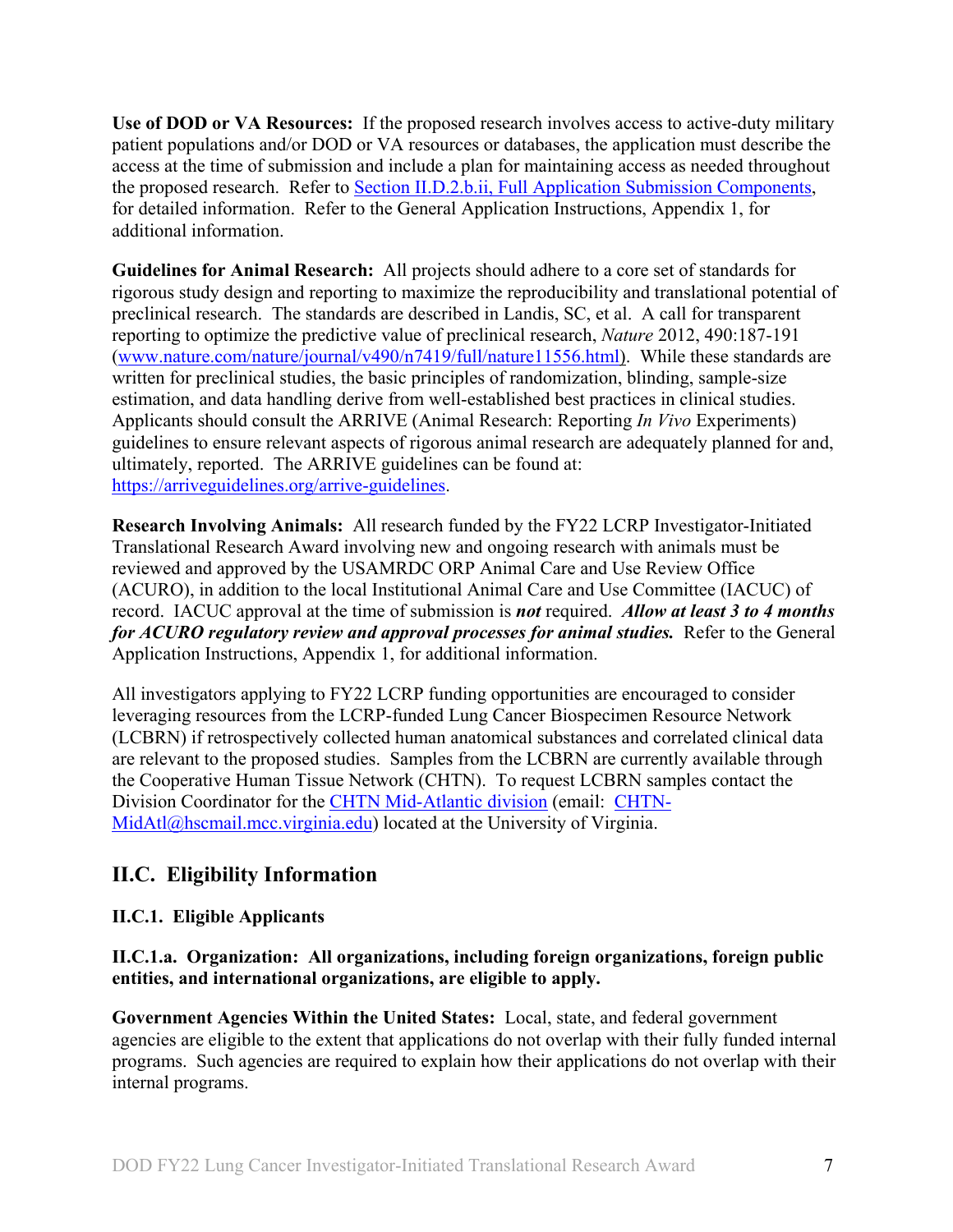As applications for this program announcement may be submitted by extramural and intramural organizations, these terms are defined below.

**Extramural Organization:** An eligible non-DOD organization. Examples of extramural organizations include academic institutions, biotechnology companies, foundations, federal government organizations other than the DOD, and research institutes.

**Intramural DOD Organization:** A DOD laboratory, DOD military treatment facility, and/or DOD activity embedded within a civilian medical center. *Intramural Submission:* **An**  *application submitted by a DOD organization for an intramural investigator working within a DOD laboratory or military treatment facility or in a DOD activity embedded within a civilian medical center.*

**The USAMRAA makes awards to eligible organizations, not to individuals.**

#### **II.C.1.b. Principal Investigator**

The PI must be at or above the level of Assistant Professor (or equivalent).

An eligible PI, regardless of ethnicity, nationality, or citizenship status, must be employed by, or affiliated with, an eligible organization.

The CDMRP strongly encourages all PIs to participate in a digital identifier initiative through Open Researcher and Contributor ID, Inc. (ORCID). Registration for a unique ORCID identifier can be done online at [https://orcid.org/.](https://orcid.org/)

#### <span id="page-7-0"></span>**II.C.2. Cost Sharing**

Cost sharing/matching is not an eligibility requirement.

#### <span id="page-7-1"></span>**II.C.3. Other**

Organizations must be able to access **.gov** and **.mil** websites in order to fulfill the financial and technical deliverable requirements of the award and submit invoices for payment.

For general information on required qualifications for award recipients, refer to the General Application Instructions, Appendix 3.

Refer to [Section II.H.2, Administrative Actions,](#page-31-5) for a list of administrative actions that may be taken if a pre-application or application does not meet the administrative, eligibility, or ethical requirements defined in this program announcement.

## <span id="page-7-2"></span>**II.D. Application and Submission Information**

*Submission of applications that are essentially identical or propose essentially the same research project to different funding opportunities within the same program and fiscal year is prohibited and will result in administrative withdrawal of the duplicative application(s).*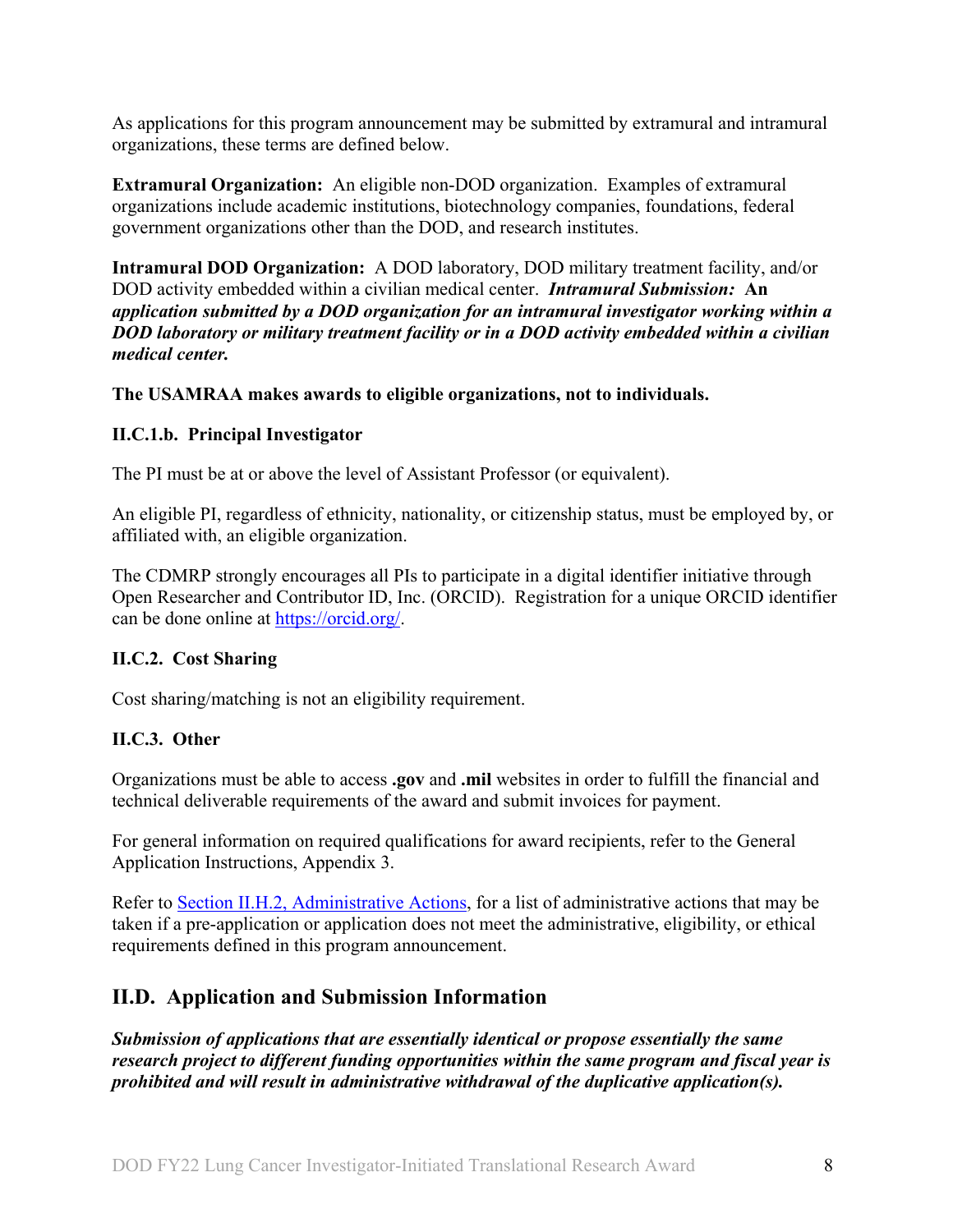#### <span id="page-8-0"></span>**II.D.1. eBRAP and Grants.gov**

**The Electronic Biomedical Research Application Portal (eBRAP)** [\(https://ebrap.org\)](https://ebrap.org/) is a secure web-based system that allows PIs to submit their pre-applications, view and verify extramural full applications submitted to Grants.gov [\(https://grants.gov\)](https://grants.gov/), receive communications from the CDMRP, and submit documentation during award negotiations and throughout the period of performance. eBRAP also allows intramural organizations to submit full applications following pre-application submission.

**Grants.gov** is a federal system required to be utilized by agencies to receive and process extramural grant applications. Full applications may only be submitted to Grants.gov after submission of a pre-application through eBRAP.

Contact information for the eBRAP Help Desk and the Grants.gov Contact Center can be found in [Section II.G, Federal Awarding Agency Contacts.](#page-31-0)

#### *Extramural Submission:*

- Pre-application content and forms must be accessed and submitted at eBRAP.org.
- Full application packages must be accessed and submitted at Grants.gov.

#### *Intramural DOD Submission:*

- Pre-application content and forms must be accessed and submitted at eBRAP.org.
- Full application packages must be accessed and submitted at eBRAP.org.

#### *Note: Applications from an intramural DOD organization or from an extramural federal government organization may be submitted to Grants.gov through a research foundation.*

#### <span id="page-8-1"></span>**II.D.2. Content and Form of the Application Submission**

Submission is a two-step process requiring both *pre-application* (eBRAP.org) and *full application* (eBRAP.org or Grants.gov) as indicated below. The submission process should be started early to avoid missing deadlines. There are no grace periods. Full application submission guidelines differ for extramural (Grants.gov) and intramural (eBRAP.org) organizations (refer to [Table 1, Full Application Guidelines\)](#page-13-0).

*The application title, eBRAP log number, and all information for the PI, Business Official(s), performing organization, and contracting organization must be consistent throughout the entire pre-application and full application submission process.* Inconsistencies may delay application processing and limit or negate the ability to view, modify, and verify the application in eBRAP. If any changes need to be made, the applicant should contact the eBRAP Help Desk at [help@eBRAP.org](mailto:help@eBRAP.org) or 301-682-5507 prior to the application submission deadline.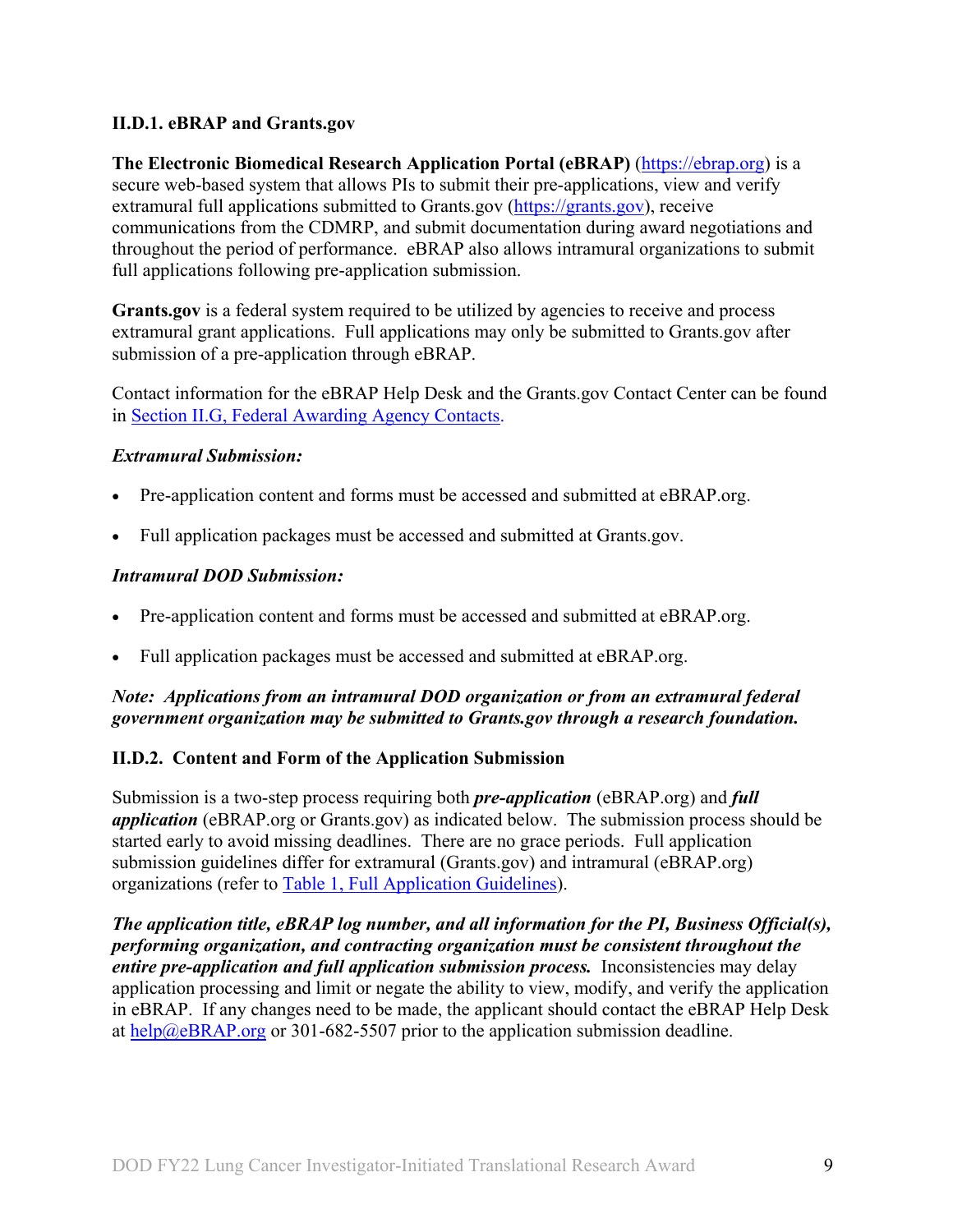#### **II.D.2.a. Step 1: Pre-Application Submission Content**

#### *During the pre-application process, eBRAP assigns each submission a unique log number. This unique eBRAP log number is required during the full application submission process***.**

To begin the pre-application process, first select whether the submitting organization is extramural or intramural, then confirm your selection or cancel. **Incorrect selection of extramural or intramural submission type will delay processing.**

If an error has been made in the selection of extramural versus intramural and the pre-application submission deadline has passed, the PI or Business Official must contact the eBRAP Help Desk at  $\frac{help@eBRAP.org}{$  or 301-682-5507 to request a change in designation.

All pre-application components must be submitted by the PI through eBRAP [\(https://eBRAP.org/\)](https://ebrap.org/). Because the invitation to submit an application is based on the contents of the pre-application, investigators should not change the title or research objectives after the preapplication is submitted.

The applicant organization and associated PI identified in the pre-application should be the same as those intended for the subsequent application submission. If any changes are necessary after submission of the pre-application, the applicant must contact the eBRAP Help Desk at [help@eBRAP.org](mailto:help@eBRAP.org) or 301-682-5507.

PIs with an ORCID identifier should enter that information in the appropriate field in the "My Profile" tab in the "Account Information" section of eBRAP.

The pre-application consists of the following components, which are organized in eBRAP by separate tabs (refer to the General Application Instructions, Section II.B, for additional information on pre-application submission):

#### • **Tab 1 – Application Information**

Submission of application information includes assignment of primary and secondary research classification codes, which may be found at [https://ebrap.org/eBRAP/public/](https://ebrap.org/eBRAP/public/Program.htm) [Program.htm.](https://ebrap.org/eBRAP/public/Program.htm) Applicants are strongly encouraged to review and confirm the codes prior to making their selection.

#### • **Tab 2 – Application Contacts**

Enter contact information for the PI. Enter the organization's Business Official responsible for sponsored program administration (the "person to be contacted on matters involving this application" in Block 5 of the Grants.gov SF424 Research & Related Form). The Business Official must be either selected from the eBRAP list or invited in order for the preapplication to be submitted.

Select the performing organization (site at which the PI will perform the proposed work) and the contracting organization (organization submitting on behalf of the PI, which corresponds to Block 5 on the Grants.gov SF424 Research & Related Form), and click on "Add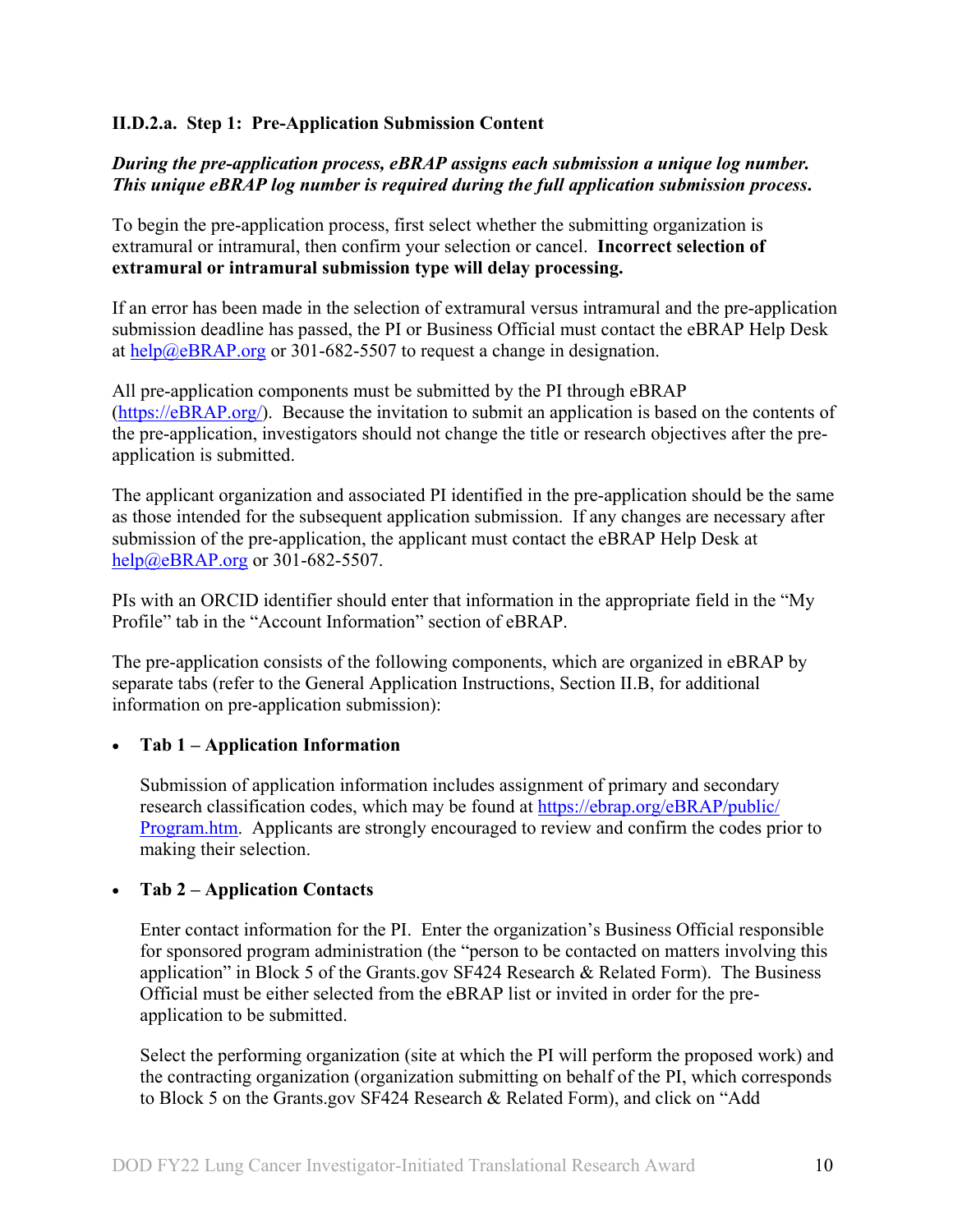Organizations to this Pre-application." The organization(s) must be either selected from the eBRAP drop-down list or invited in order for the pre-application to be submitted.

It is recommended that PIs identify an Alternate Submitter in the event that assistance with pre-application submission is needed.

#### • **Tab 3 – Collaborators and Key Personnel**

Enter the name, organization, and role of all collaborators and key personnel associated with the application.

[FY22 LCRP Programmatic Panel members](https://cdmrp.army.mil/lcrp/panels/panels22) should not be involved in any pre-application or application. For questions related to panel members and pre-applications or applications, refer to Section [II.H.2.c, Withdrawal,](#page-32-0) or contact the eBRAP Help Desk at [help@eBRAP.org](mailto:help@eBRAP.org) or 301-682-5507.

#### • **Tab 4 – Conflicts of Interest**

List all individuals other than collaborators and key personnel who may have a conflict of interest in the review of the application (including those with whom the PI has a personal or professional relationship).

#### • **Tab 5 – Pre-Application Files**

#### *Note: Upload documents as individual PDF files unless otherwise noted. eBRAP will not allow a file to be uploaded if the number of pages exceeds the limit specified below.*

- **Pre-Application Relevance Questions:** Provide responses in the appropriate eBRAP data fields for the following four questions:
	- 1. Is the applicant currently affiliated with the military and/or VA? (Yes/No)
	- 2. Does the proposed research include collaborations with a current military and/or VA investigator/institution? (Yes/No)
	- 3. Does the proposed research include the use of military and/or VA resources (e.g., data, patient samples)? (Yes/No) If yes, specify the resource and how the resource will be accessed to conduct the proposed research. (500-character limit, including spaces)
	- 4. Clearly articulate how the proposed research is relevant to military Service Members, Veterans, and their families; include supporting evidence as applicable to the proposed research. (500-character limit, including spaces)
- **○ Preproposal Narrative (two-page limit):** The Preproposal Narrative page limit applies to text and non-text elements (e.g., figures, tables, graphs, photographs, diagrams, chemical structures, drawings) used to describe the project. Inclusion of URLs (uniform resource locators) that provide additional information to expand the Preproposal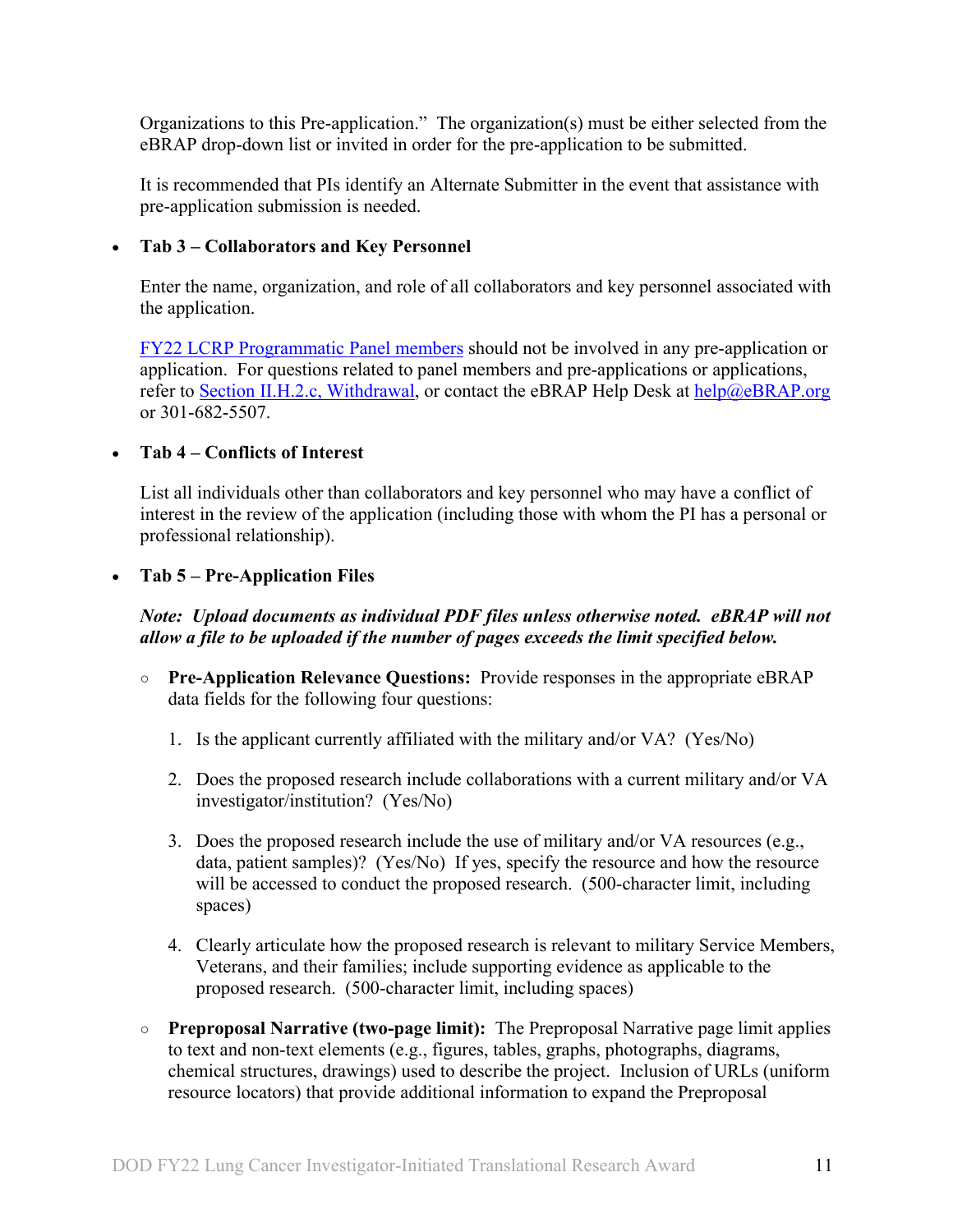Narrative and could confer an unfair competitive advantage is prohibited and may result in administrative withdrawal of the pre-application.

#### *The inclusion of preliminary lung cancer relevant data pertinent to the proposed project is required.*

The Preproposal Narrative should include the following:

- **Research:** State the project's hypothesis/objective, scientific rationale, specific aims, and describe the study design and its feasibility. Describe the translational aspect of this proposed project, providing evidence for the reciprocal transfer of ideas between basic and clinical science in developing and implementing the proposed research into clinical applications in lung cancer. *This award cannot be used to conduct clinical trials.*
- **Impact:** Explain how the proposed project has the potential to lead to critical discoveries or major advancements that will accelerate progress toward eradicating deaths and suffering from lung cancer. Briefly explain how the proposed research addresses at least one of the [FY22 LCRP Areas of Emphasis.](#page-2-3)
- **○ Pre-Application Supporting Documentation:** The items to be included as supporting documentation for the pre-application *must be uploaded as individual files* and are limited to the following:
	- **References Cited (one-page limit):** List the references cited (including URLs if available) in the Preproposal Narrative using a standard reference format that includes the full citation (i.e., author[s], year published, reference title, and reference source, including volume, chapter, page numbers, and publisher, as appropriate).
	- **List of Abbreviations, Acronyms, and Symbols:** Provide a list of abbreviations, acronyms, and symbols used in the Preproposal Narrative
	- **Key Personnel Biographical Sketches (five-page limit per individual):** *All biographical sketches should be uploaded as a single combined file.* Biographical sketches should be used to demonstrate background and expertise through education, positions, publications, and previous work accomplished.

#### • **Tab 6 – Submit Pre-Application**

This tab must be completed for the pre-application to be accepted and processed.

#### **Pre-Application Screening**

• **Pre-Application Screening Criteria**

To determine the technical merits of the pre-application and the relevance to the mission of the DHP and the LCRP, pre-applications will be screened based on the following criteria: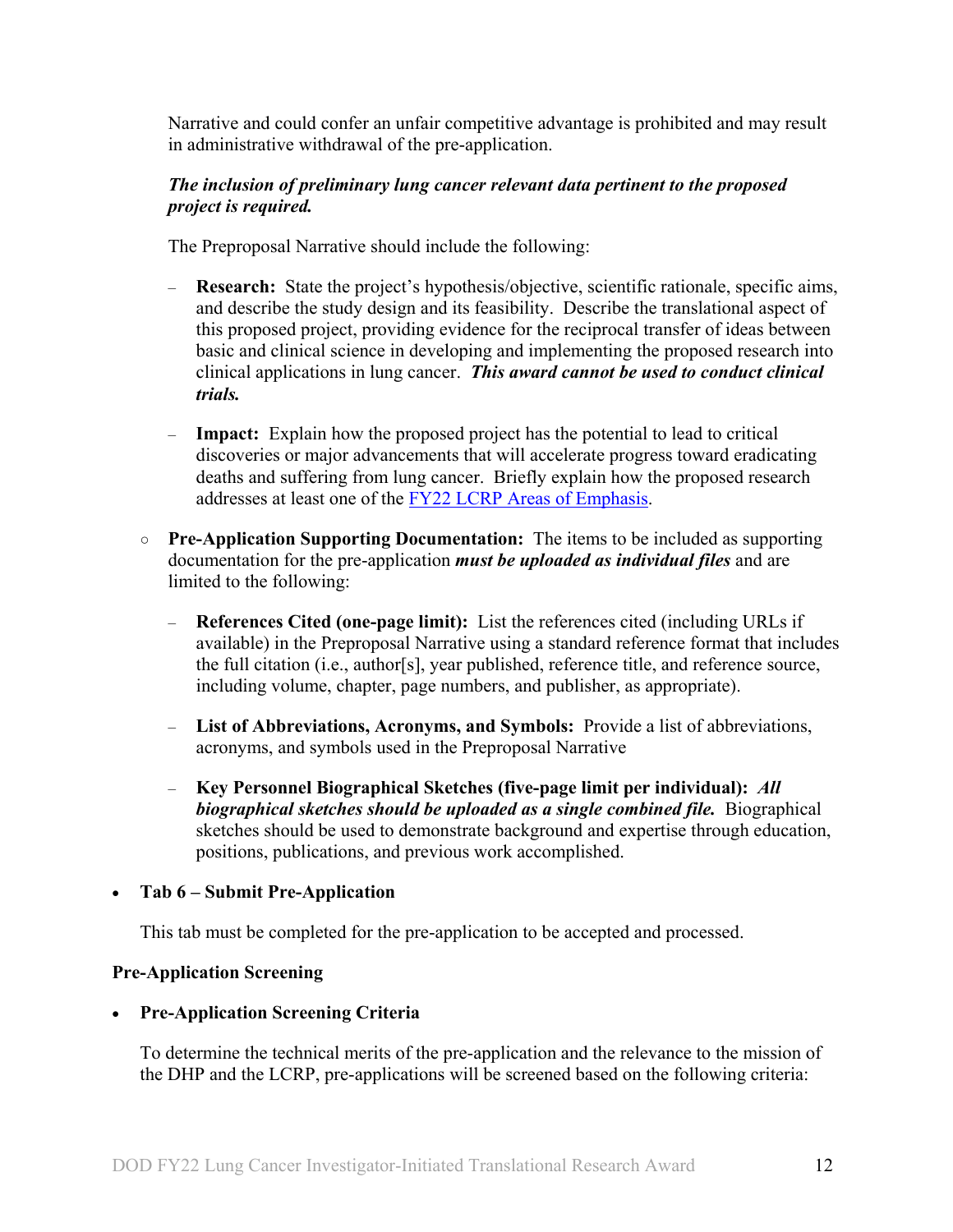- **○ Relevance to Military Health:** To what degree the proposed project is relevant to military Service Members, Veterans, and their families.
- **○ Research:** To what degree the experimental approach for accomplishing the specific aims is feasible and addresses the hypothesis or objective. How the project will translate well-founded research findings into clinical applications in lung cancer.
- **○ Impact:** Whether the proposed project has the potential to lead to critical discoveries or major advancements that will accelerate progress toward eradicating deaths and suffering from lung cancer. To what degree the proposed project addresses at least one of the [FY22 LCRP Areas of Emphasis.](#page-2-3)

#### • **Notification of Pre-Application Screening Results**

Following the pre-application screening, PIs will be notified as to whether or not they are invited to submit applications; however, they will not receive feedback (e.g., a critique of strengths and weaknesses) on their pre-application. The estimated timeframe for notification of invitation to submit an application is indicated in Section I, Overview of the Funding [Opportunity.](#page-0-1) Invitations to submit a full application are based on the Pre-Application Screening Criteria listed above.

## **II.D.2.b. Step 2: Full Application Submission Content**

### *The CDMRP cannot make allowances/exceptions to its policies for submission problems encountered by the applicant organization using system-to-system interfaces with Grants.gov.*

Each application submission must include the completed full application package for this program announcement. The full application package is submitted by the Authorized Organizational Representative through Grants.gov [\(https://grants.gov/\)](https://www.grants.gov/) for extramural organizations or through eBRAP [\(https://ebrap.org/\)](https://ebrap.org/) for intramural organizations. See Table 1 below for more specific guidelines.

## **II.D.2.b.i. Full Application Guidelines**

Extramural organizations must submit full applications through Grants.gov. Applicants must create a Grants.gov Workspace for submission, which allows the application components to be completed online and routed through the applicant organization for review prior to submission. Applicants may choose to download and save individual PDF forms rather than filling out webforms in Workspace. A compatible version of Adobe Reader **must** be used to view, complete, and submit an application package consisting of PDF forms. If more than one person is entering text into an application package, the *same version* of Adobe Reader software should be used by each person. Check the version number of the Adobe software on each user's computer to make sure the versions match. Using different versions of Adobe Reader may cause submission and/or save errors – even if each version is individually compatible with Grants.gov. Refer to the General Application Instructions, Section III, and the "Apply For Grants" page of Grants.gov [\(https://www.grants.gov/web/grants/applicants/apply-for-grants.html\)](https://www.grants.gov/web/grants/applicants/apply-for-grants.html) for further information about the Grants.gov Workspace submission process. Submissions of extramural applications through eBRAP may be withdrawn.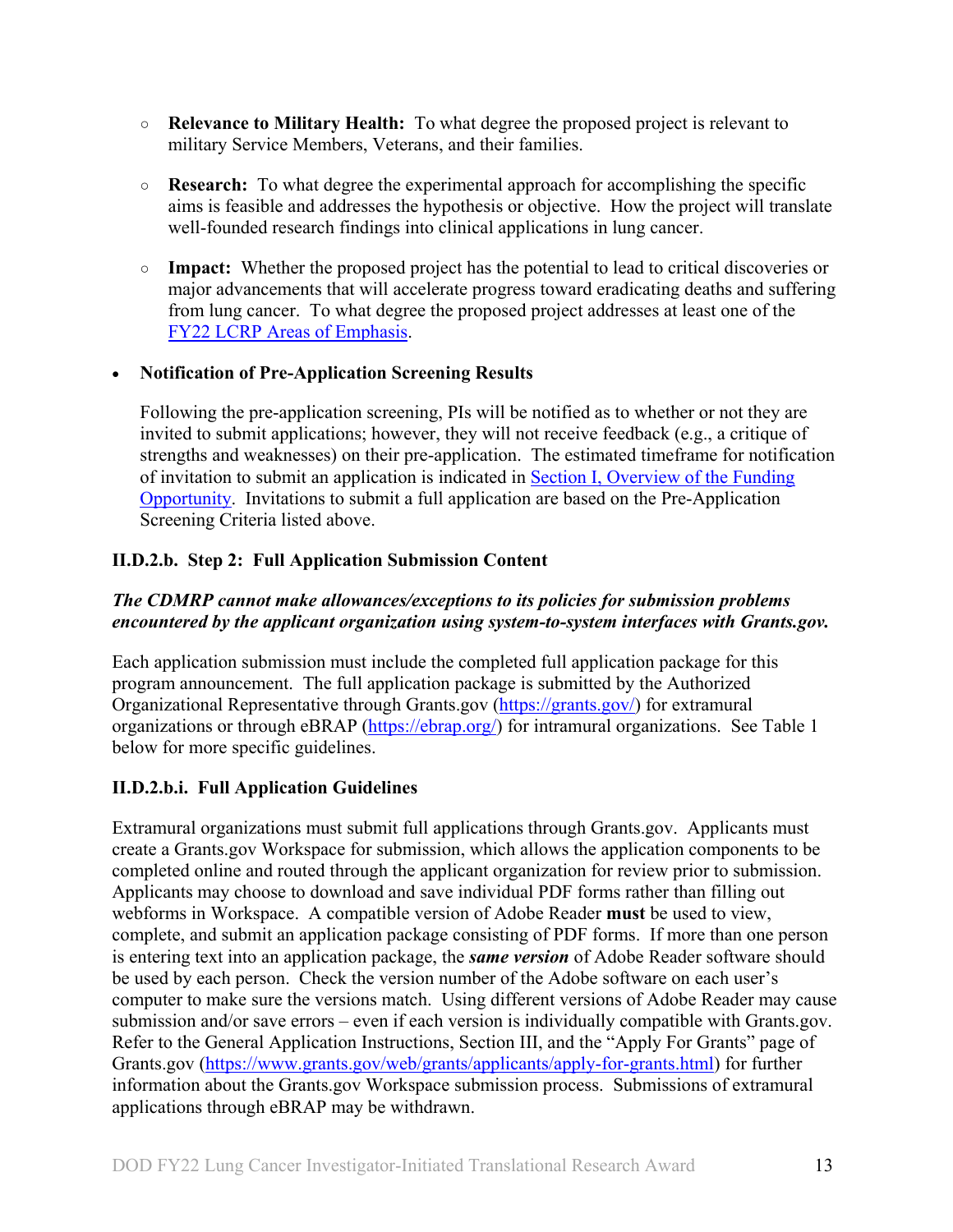## *Do not password protect any files of the application package, including the Project Narrative.*

<span id="page-13-0"></span>

| <b>Extramural Submissions</b>                                                                                                                                                                                                                                                                                                                                                                                                                                             | <b>Intramural DOD Submissions</b>                                                                                                                                                                                                                                                                                                                                                                                                                              |  |
|---------------------------------------------------------------------------------------------------------------------------------------------------------------------------------------------------------------------------------------------------------------------------------------------------------------------------------------------------------------------------------------------------------------------------------------------------------------------------|----------------------------------------------------------------------------------------------------------------------------------------------------------------------------------------------------------------------------------------------------------------------------------------------------------------------------------------------------------------------------------------------------------------------------------------------------------------|--|
| <b>Application Package Location</b>                                                                                                                                                                                                                                                                                                                                                                                                                                       |                                                                                                                                                                                                                                                                                                                                                                                                                                                                |  |
| Download application package components for<br>W81XWH-22-LCRP-IITRA from Grants.gov<br>(https://grants.gov) and create a Grants.gov<br>Workspace. Workspace allows online completion<br>of the application components and routing of the<br>application package through the applicant<br>organization for review prior to submission.                                                                                                                                     | Download application package components for<br>W81XWH-22-LCRP-IITRA from eBRAP<br>(https://ebrap.org).                                                                                                                                                                                                                                                                                                                                                         |  |
| <b>Full Application Package Components</b>                                                                                                                                                                                                                                                                                                                                                                                                                                |                                                                                                                                                                                                                                                                                                                                                                                                                                                                |  |
| <b>SF424 Research &amp; Related Application for</b><br>Federal Assistance Form: Refer to the General<br>Application Instructions, Section III.A.1, for<br>detailed information.                                                                                                                                                                                                                                                                                           | Tab 1 - Summary: Provide a summary of the<br>application information.<br>Tab 2 – Application Contacts: This tab will be<br>pre-populated by eBRAP; add Authorized<br>Organizational Representative.                                                                                                                                                                                                                                                            |  |
| Descriptions of each required file can be found<br>under Full Application Submission Components:<br><b>Attachments</b><br>Research & Related Personal Data<br>Research & Related Senior/Key Person<br>Profile (Expanded)<br><b>Research &amp; Related Budget</b><br>$\bullet$<br>Project/Performance Site Location(s) Form<br>Research & Related Subaward Budget<br><b>Attachment(s)</b> Form                                                                             | Tab 3 - Full Application Files: Upload files<br>under each Application Component in eBRAP.<br>Descriptions of each required file can be found<br>under Full Application Submission Components:<br><b>Attachments</b><br><b>Key Personnel</b><br><b>Budget</b><br><b>Performance Sites</b><br>Tab 4 – Application and Budget Data: Review<br>and edit proposed project start date, proposed end<br>date, and budget data pre-populated from the<br>Budget Form. |  |
| <b>Application Package Submission</b>                                                                                                                                                                                                                                                                                                                                                                                                                                     |                                                                                                                                                                                                                                                                                                                                                                                                                                                                |  |
| <b>Create a Grants.gov Workspace.</b><br>Add participants (investigators and Business<br>Officials) to Workspace, complete all required<br>forms, and check for errors before submission.<br>Submit a Grants.gov Workspace Package.<br>An application may be submitted through<br>Workspace by clicking the "Sign and Submit"<br>button on the "Manage Workspace" page, under<br>the "Forms" tab. Grants.gov recommends<br>submission of the application package at least | <b>Submit package components to eBRAP</b><br>(https://ebrap.org).<br>Tab 5 – Submit/Request Approval Full<br>Application: After all components are uploaded<br>and prior to the full application submission<br>deadline, enter your password in the space<br>provided next to "Enter Your Password Here" and<br>press the "Submit Full Application" button.<br>eBRAP will notify your Resource Manager/<br>Comptroller/Task Area Manager or equivalent         |  |

### **Table 1. Full Application Submission Guidelines**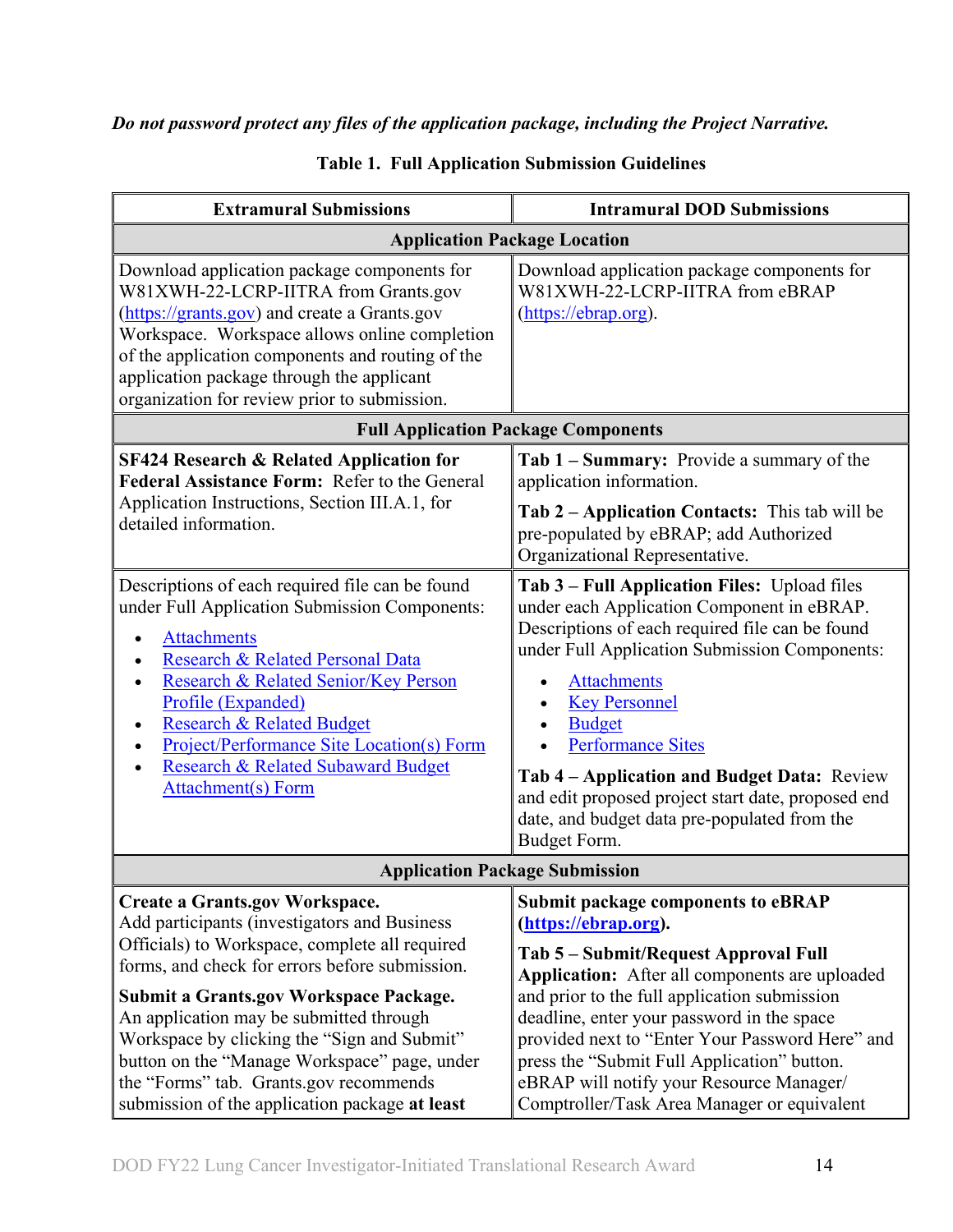| <b>Extramural Submissions</b>                                                                                                                                                                                                                                                                                                                                                                                                                   | <b>Intramural DOD Submissions</b>                                                                                                                                                                                                                                                                                                                                                                                                                                                                                                                                                                                                                                                        |  |
|-------------------------------------------------------------------------------------------------------------------------------------------------------------------------------------------------------------------------------------------------------------------------------------------------------------------------------------------------------------------------------------------------------------------------------------------------|------------------------------------------------------------------------------------------------------------------------------------------------------------------------------------------------------------------------------------------------------------------------------------------------------------------------------------------------------------------------------------------------------------------------------------------------------------------------------------------------------------------------------------------------------------------------------------------------------------------------------------------------------------------------------------------|--|
| 24-48 hours prior to the close date to allow time<br>to correct any potential technical issues that may<br>disrupt the application submission.                                                                                                                                                                                                                                                                                                  | Business Official by email. Do not password<br>protect any files of the application package,<br>including the Project Narrative.                                                                                                                                                                                                                                                                                                                                                                                                                                                                                                                                                         |  |
| <b>Note:</b> If either the Project Narrative or the budget<br>fails eBRAP validation or needs to be modified, an<br>updated Grants.gov application package must be<br>submitted via Grants.gov as a "Changed/Corrected<br>Application" with the previous Grants.gov<br>Tracking ID <i>prior to</i> the application submission<br>deadline. Do not password protect any files of the<br>application package, including the Project<br>Narrative. |                                                                                                                                                                                                                                                                                                                                                                                                                                                                                                                                                                                                                                                                                          |  |
| <b>Application Verification Period</b>                                                                                                                                                                                                                                                                                                                                                                                                          |                                                                                                                                                                                                                                                                                                                                                                                                                                                                                                                                                                                                                                                                                          |  |
| The full application package submitted to<br>Grants.gov may be viewed and modified in eBRAP<br>until the end of the application verification period.<br>During the application verification period, the full<br>application package may be modified with the<br>exception of the Project Narrative and Research<br>& Related Budget Form.                                                                                                       | After eBRAP has processed the full application,<br>the organizational Resource Manager/Comptroller/<br>Task Area Manager or equivalent Business<br>Official and PI will receive email notification of<br>this status and will be able to view and modify<br>application components in eBRAP. During the<br>application verification period, the full application<br>package may be modified with the exception of<br>the Project Narrative and Research & Related<br><b>Budget Form.</b> Your Resource Manager/<br>Comptroller/Task Area Manager or equivalent<br>Business Official should log into eBRAP to review<br>and to approve prior to the application verification<br>deadline. |  |
| <b>Further Information</b>                                                                                                                                                                                                                                                                                                                                                                                                                      |                                                                                                                                                                                                                                                                                                                                                                                                                                                                                                                                                                                                                                                                                          |  |
| <b>Tracking a Grants.gov Workspace Package.</b><br>After successfully submitting a Workspace<br>package, a Grants.gov Tracking Number is<br>automatically assigned to the package. The<br>number will be listed on the "Confirmation" page<br>that is generated after submission.<br>Refer to the General Application Instructions,<br>Section III, for further information regarding<br>Grants.gov requirements.                               | Refer to the General Application Instructions,<br>Section IV, for further information regarding<br>eBRAP requirements.                                                                                                                                                                                                                                                                                                                                                                                                                                                                                                                                                                   |  |

The full application package must be submitted using the unique eBRAP log number to avoid delays in application processing.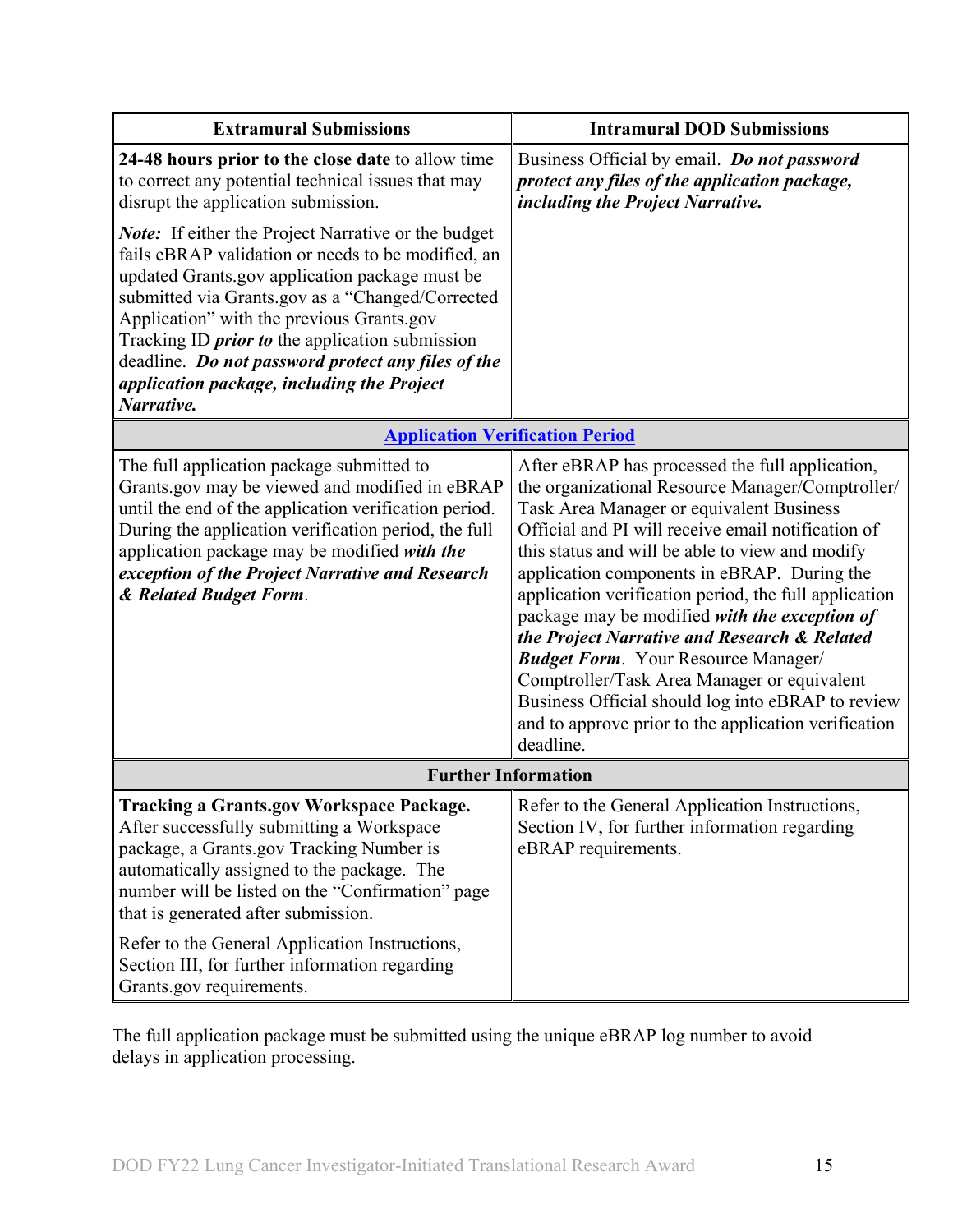#### <span id="page-15-0"></span>**II.D.2.b.ii. Full Application Submission Components**

• **Extramural Applications Only**

**SF424 Research & Related Application for Federal Assistance Form:** Refer to the General Application Instructions, Section III.A.1, for detailed information.

#### • **Extramural and Intramural Applications**

#### <span id="page-15-1"></span>**Attachments:**

#### *Each attachment to the full application components must be uploaded as an individual file in the format specified and in accordance with the formatting guidelines listed in the General Application Instructions, Appendix 4.*

For all attachments, ensure that the file names are consistent with the guidance. Attachments will be rejected if the file names are longer than 50 characters or have incorrect file names that contain characters other than the following: A-Z, a-z, 0-9, underscore, hyphen, space, and period. In addition, there are file size limits that may apply in some circumstances. Individual attachments may not exceed 20 megabytes (MB), and the file size for the entire full application package may not exceed 200 MB.

#### ○ **Attachment 1: Project Narrative (10-page limit): Upload as**

**"ProjectNarrative.pdf".** The page limit of the Project Narrative applies to text and nontext elements (e.g., figures, tables, graphs, photographs, diagrams, chemical structures, drawings) used to describe the project. Inclusion of URLs that provide additional information to expand the Project Narrative and could confer an unfair competitive advantage is prohibited and may result in administrative withdrawal of the application.

Describe the proposed project in detail using the outline below. *The inclusion of preliminary lung cancer-relevant data pertinent to the proposed project is required.*

- **Background:** Present the ideas and scientific rationale behind the proposed research; include relevant literature citations, preliminary data, and/or preclinical data that led to the development of the proposed study. Provide sufficient evidence that the research is ready to move into the proposed stage of research. Any preliminary data provided should be from the laboratory of the PI or member(s) of the collaborating team.
- **Hypotheses/Objectives:** State the hypotheses/study questions and overall objective(s) to be reached.
- **Specific Aims:** Concisely explain the project's specific aims. If this application is part of a larger study, present only tasks that this award would fund.
- **Research Strategy and Feasibility:** Describe the experimental design, methods, and analyses, including appropriate controls, in sufficient detail for analysis. If applicable, describe how collaborations support the research. Address potential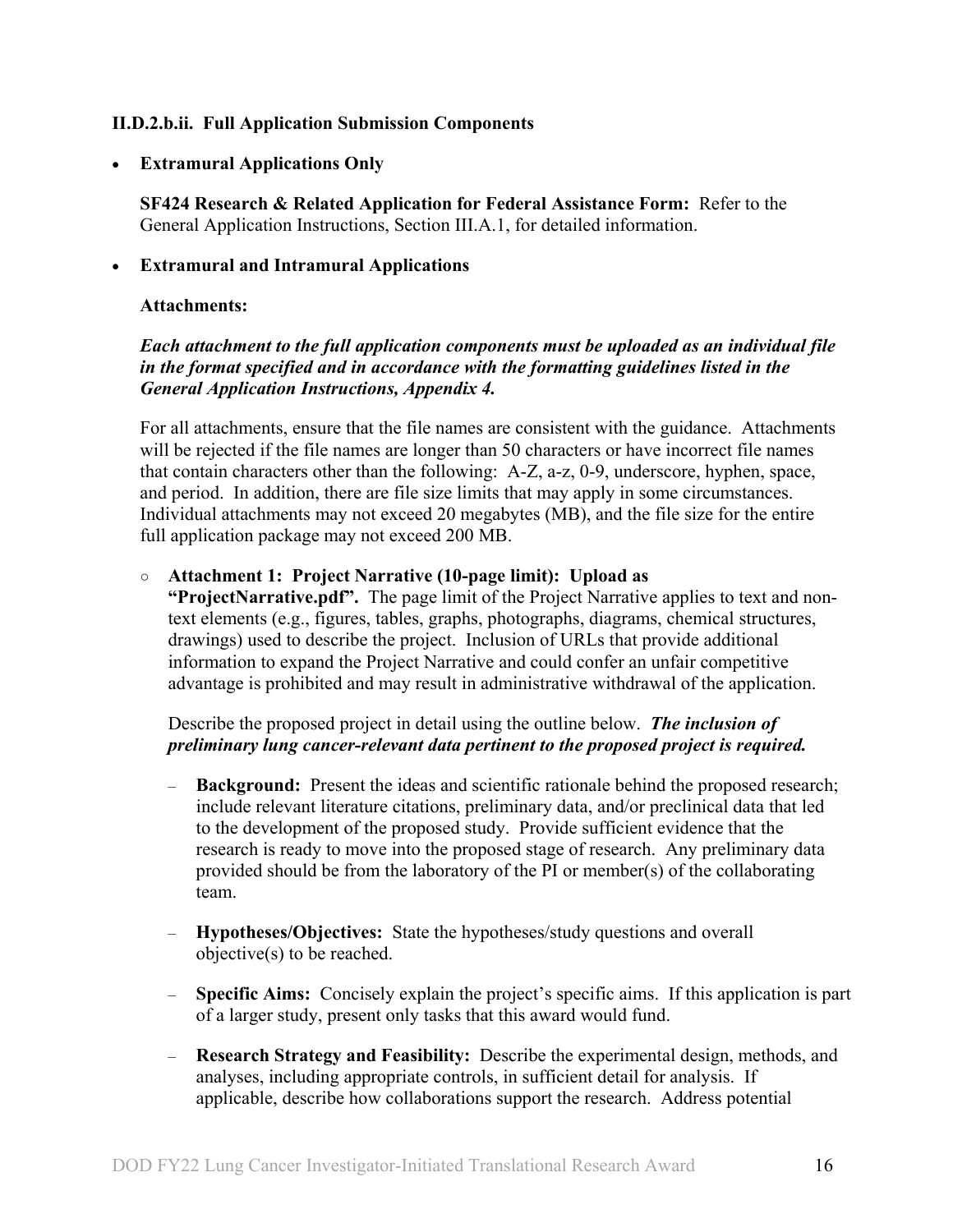problem areas and present alternative methods and approaches. If animal studies are proposed, describe how they will be conducted in accordance with the ARRIVE guidelines [\(https://arriveguidelines.org/arrive-guidelines\)](https://arriveguidelines.org/arrive-guidelines) to achieve reproducible and rigorous results, including the choice of model and the endpoints/outcomes to be measured. If human subjects or human biological samples will be used, include a detailed plan for the recruitment of subjects or the acquisition of samples. For clinical research, describe the strategy for the inclusion of women and minorities in the clinical research appropriate to the objectives of the study, including a description of the composition of the proposed study population in terms of sex/gender, race, and/or ethnicity, and an accompanying rationale for the selection of subjects. *This award cannot be used to conduct clinical trials.*

- **Data Collection and Statistical Analysis Plan:** Describe how data will be collected and analyzed in a manner that is consistent with the study objectives. Detail a statistical analysis plan for the resulting outcomes. If applicable, include a complete power analysis to demonstrate that the sample size is appropriate to meet the objectives of the study. Describe how data will be reported and how it will be assured that the documentation will support a regulatory filing with the U.S. Food and Drug Administration (FDA), if applicable.
- **Attachment 2: Supporting Documentation: Combine and upload as a single file named "Support.pdf".** Start each document on a new page. If documents are scanned to PDF, the lowest resolution (100 to 150 dpi) should be used. The Supporting Documentation attachment should not include additional information such as figures, tables, graphs, photographs, diagrams, chemical structures, or drawings. These items should be included in the Project Narrative.

*There are no page limits for any of these components unless otherwise noted. Include only those components described below; inclusion of items not requested or viewed as an extension of the Project Narrative will result in the removal of those items or may result in administrative withdrawal of the application.*

- **References Cited:** List the references cited (including URLs, if available) in the Project Narrative using a standard reference format that includes the full citation (i.e., author[s], year published, title of reference, source of reference, volume, chapter, page numbers, and publisher, as appropriate).
- **List of Abbreviations, Acronyms, and Symbols:** Provide a list of abbreviations, acronyms, and symbols.
- **Facilities, Existing Equipment, and Other Resources:** Describe the facilities and equipment available for performance of the proposed project and any additional facilities or equipment proposed for acquisition at no cost to the award. Indicate whether or not government-furnished facilities or equipment are proposed for use. If so, reference should be made to the original or present government award under which the facilities or equipment items are now accountable. There is no form for this information.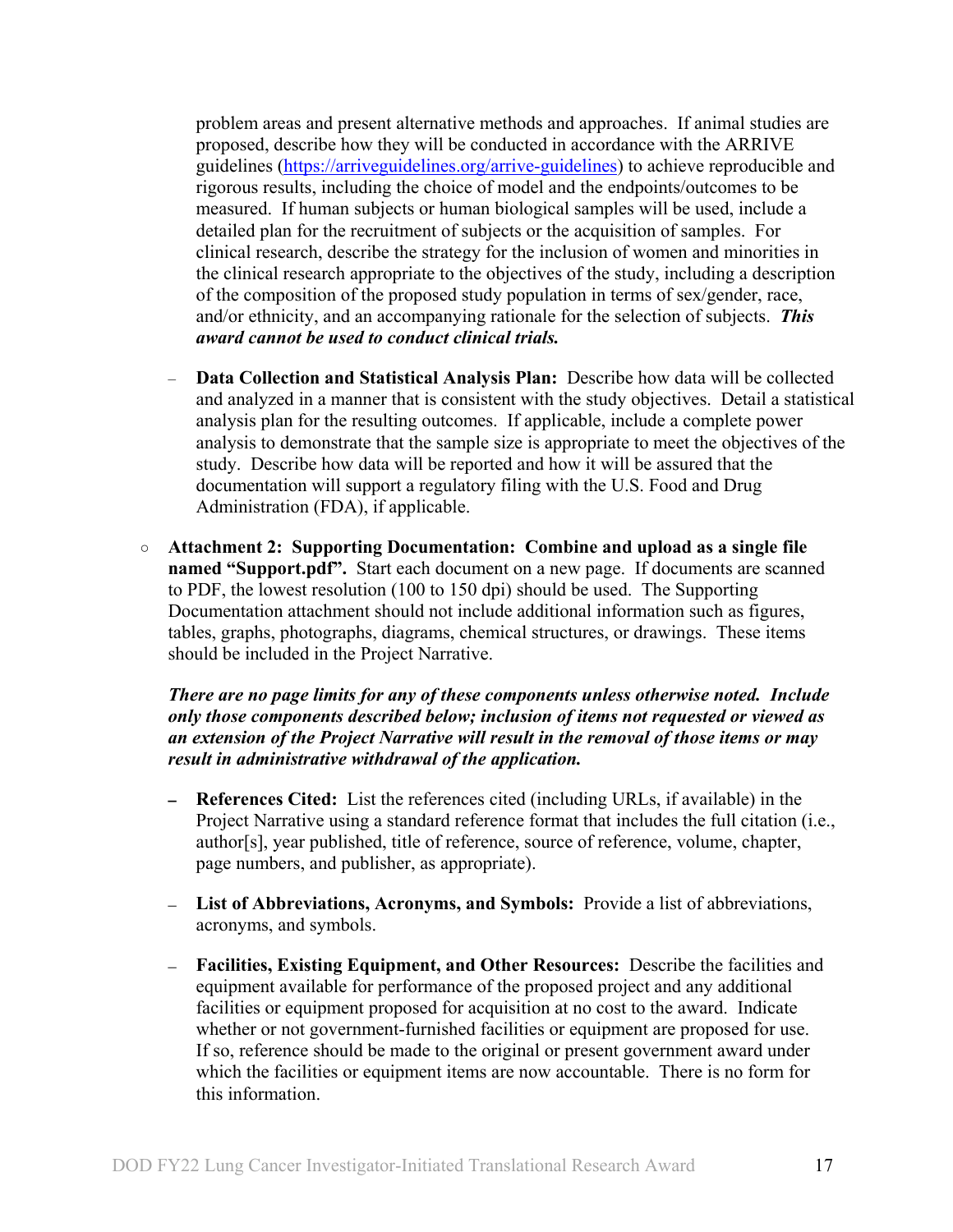- **Publications and/or Patents:** Include a list of relevant publication URLs and/or patent abstracts. If articles are not publicly available, then copies of up to five published manuscripts may be included in Attachment 2. Extra items will not be reviewed.
- **Letters of Organizational Support:** Provide a letter (or letters, if applicable) signed by the Department Chair or appropriate organization official, confirming the laboratory space, equipment, and other resources available for the project. Letters of support not requested in the program announcement, such as those from members of Congress, do not impact application review or funding decisions.
- **Letters of Collaboration (if applicable):** Provide a signed letter from each collaborating individual or organization that demonstrates that the PI has the support or resources necessary for the proposed work. If an investigator at an intramural organization is named as a collaborator on an application submitted through an extramural organization, the application must include a letter from the collaborator's Commander or Commanding Officer at the intramural organization that authorizes the collaborator's involvement.
	- Availability of and access to research resources (to include proprietary material for the purpose/duration of the proposed research).
	- Availability of and access to appropriate populations (and/or access to available samples/data or databases), if applicable.
- **Intellectual Property:** Information can be found in the Code of Federal Regulations, Title 2, Part 200.315 (2 CFR 200.315), "Intangible Property."
	- **Intellectual and Material Property Plan (if applicable):** Provide a plan for resolving intellectual and material property issues among participating organizations.
	- **Commercialization Strategy (if applicable):** Describe the commercialization plan. The plan should include intellectual property, market size, financial analysis, strengths and weaknesses, barriers to the market, competitors, and management team. Discuss the significance of this development effort, when it can be anticipated, and the potential commercial use for the technology being developed.
- **Inclusion of Women and Minorities:** Provide an anticipated enrollment table(s) for the inclusion of women and minorities appropriate to the objectives of the study with the proposed enrollment distributed on the basis of sex/gender, race, and ethnicity. The Public Health Service (PHS) Inclusion Enrollment Report is a three-page fillable PDF form, which can be downloaded from eBRAP at [https://ebrap.org/eBRAP/public/Program.htm.](https://ebrap.org/eBRAP/public/Program.htm)
- **Data and Research Resources Sharing Plan:** Describe how data and resources generated during the performance of the project will be shared with the research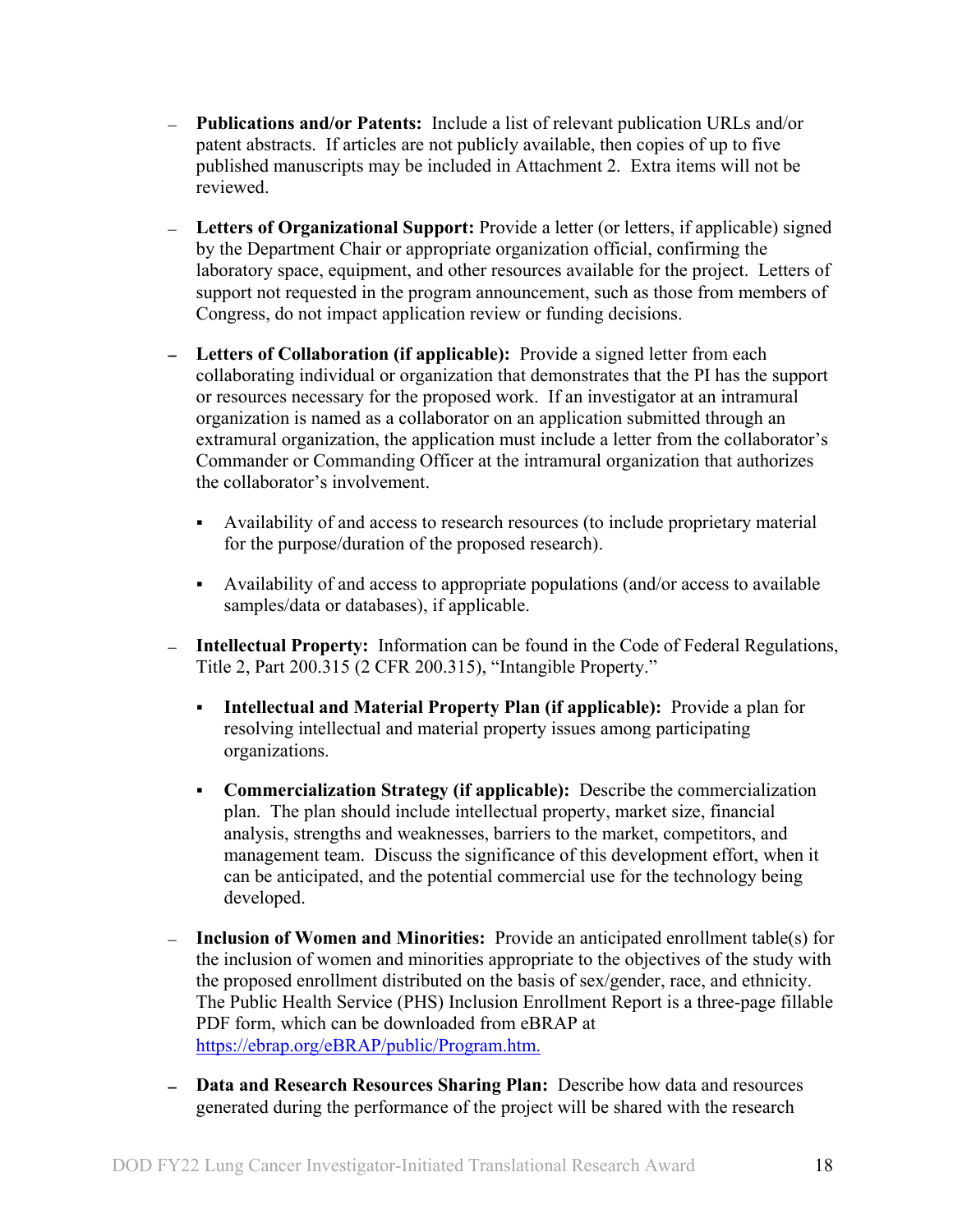community. Refer to the General Application Instructions, Appendix 2, Section K, for more information about the CDMRP expectations for making data and research resources publicly available.

- **Use of DOD Resources (if applicable):** Provide a letter of support signed by the lowest-ranking person with approval authority confirming access to active-duty military populations and/or DOD resources or databases.
- **Use of VA Resources (if applicable):** Provide a letter of support from the VA Facility Director(s) or individual designated by the VA Facility Director(s), such as the Associate Chief of Staff for Research and Development (ACOS/R&D) or Clinical Service Chief, confirming access to VA patients, resources, and/or VA research space. For VA PIs, if the VA non-profit corporation is not identified as the applicant institution for administering the funds, include a letter from the VA ACOS/R&D confirming this arrangement and identifying the institution that will administer the funds associated with the proposed research.
- **Attachment 3: Technical Abstract (one-page limit): Upload as "TechAbs.pdf".** The technical abstract is used by all reviewers. Abstracts of all funded research projects will be posted publicly. *Do not include proprietary or confidential information*. Use only characters available on a standard QWERTY keyboard. Spell out all Greek letters, other non-English letters, and symbols. Graphics are not allowed.

Of particular importance, programmatic reviewers typically do not have access to the full application and therefore rely on the technical abstract for appropriate description of the project's key aspects. Therefore, clarity and completeness within the space limits of the technical abstract are highly important. Technical abstracts should be written using the outline below.

- Technical abstracts should be written using the outline below.
- Background: Present the ideas and scientific rationale behind the proposed work.
- Area(s) of Emphasis: State the  $\frac{fY22 LCRP Area(s)$  of Emphasis the project addresses.
- Objective/Hypothesis: State the objective to be reached/hypothesis to be tested. Provide evidence or rationale that supports the objective/hypothesis.
- Specific Aims: State the specific aims of the study.
- Study Design: Briefly describe the study design, including appropriate controls.
- Impact: Summarize the potential impact of the proposed project toward the goal of eradicating deaths and suffering from lung cancer. Describe how the project will translate promising, well-founded laboratory or clinical research findings into clinical applications for patients with or populations at risk for lung cancer. State explicitly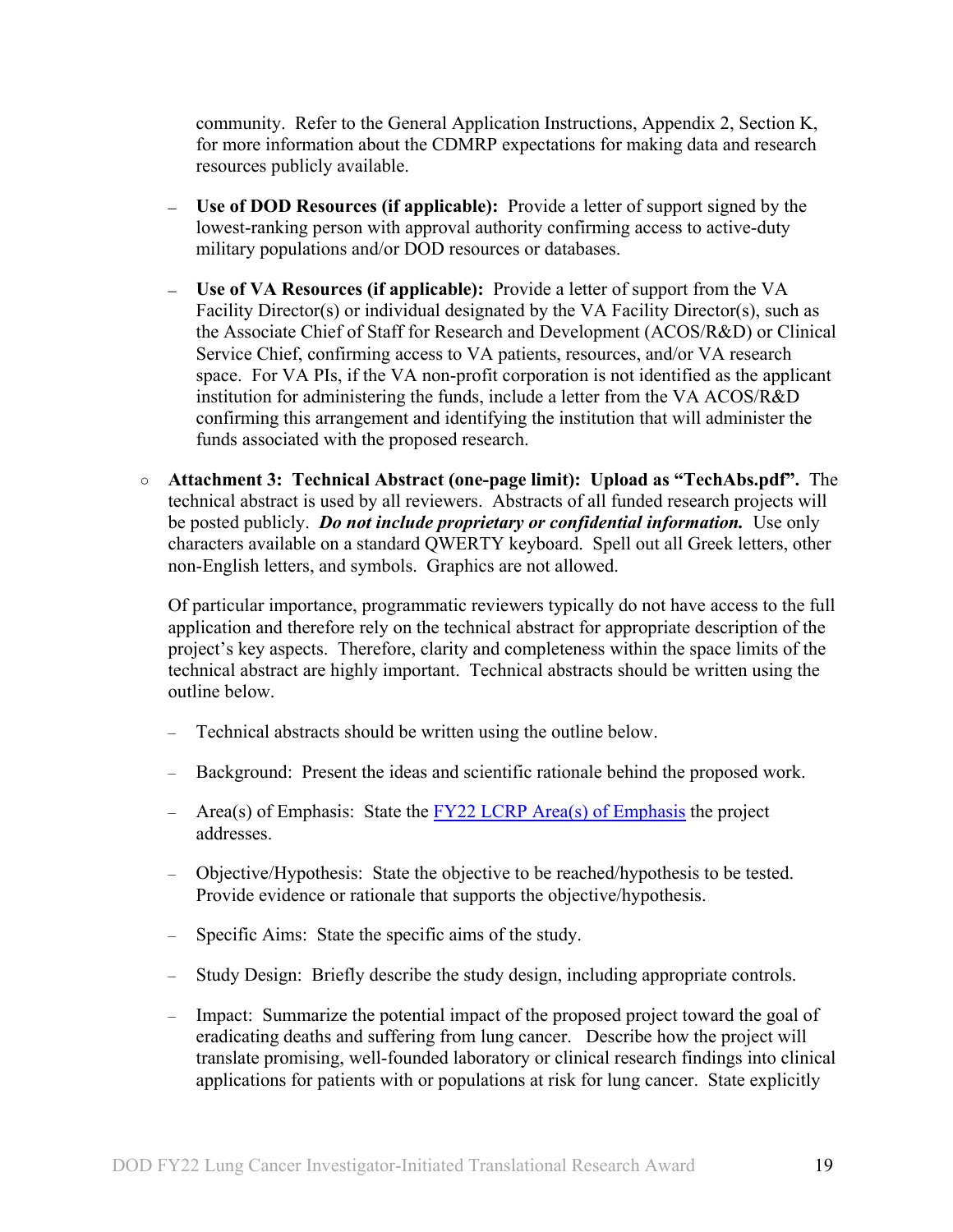how the research will ultimately accelerate the movement of promising ideas toward clinical applications.

- Relevance to Military Health: Describe how the project is relevant to military Service Members, Veterans, and their families.
- **Attachment 4: Lay Abstract (one-page limit): Upload as "LayAbs.pdf".** The lay abstract is used by all reviewers. Abstracts of all funded research projects will be posted publicly. *Do not include proprietary or confidential information*. *Do not duplicate the technical abstract.* Use only characters available on a standard QWERTY keyboard. Spell out all Greek letters, other non-English letters, and symbols. Graphics are not allowed.

The lay abstract is an important component of the application review process because it addresses issues of particular interest to the consumer community. Minimize the use of acronyms and abbreviations, where appropriate.

Lay abstracts should be written using the outline below.

- Describe the scientific objective and rationale for the proposed project in a manner that will be readily understood by readers without a background in science or medicine.
	- State the  $\frac{FY22 \text{ LCRP Area}(s) \text{ of Emphasis}}{FY22 \text{ LCRP Area}(s)}$  the project addresses.
- Describe the ultimate applicability of the research.
	- What types of patients will it help, and how will it help them?
	- What are the potential clinical applications, benefits, and risks?
	- What is the projected time anticipated to achieve a clinically relevant outcome?
	- What are the likely contributions of this study to advancing the field of lung cancer research?
	- How is the project relevant to military Service Members, Veterans, and their families?
- **Attachment 5: Statement of Work (SOW)(three-page limit): Upload as "SOW.pdf".** The suggested Statement of Work (SOW) format and examples specific to different types of research projects are available on the eBRAP "Funding Opportunities & Forms" web page [\(https://ebrap.org/eBRAP/public/Program.htm\)](https://ebrap.org/eBRAP/public/Program.htm). Recommended strategies for assembling the SOW can be found at [https://ebrap.org/eBRAP/public/Program.htm.](https://ebrap.org/eBRAP/public/Program.htm)

For the Investigator-Initiated Translational Research Award, refer to either the "*Suggested SOW Strategy Clinical Research*" or "*Suggested SOW Strategy Generic*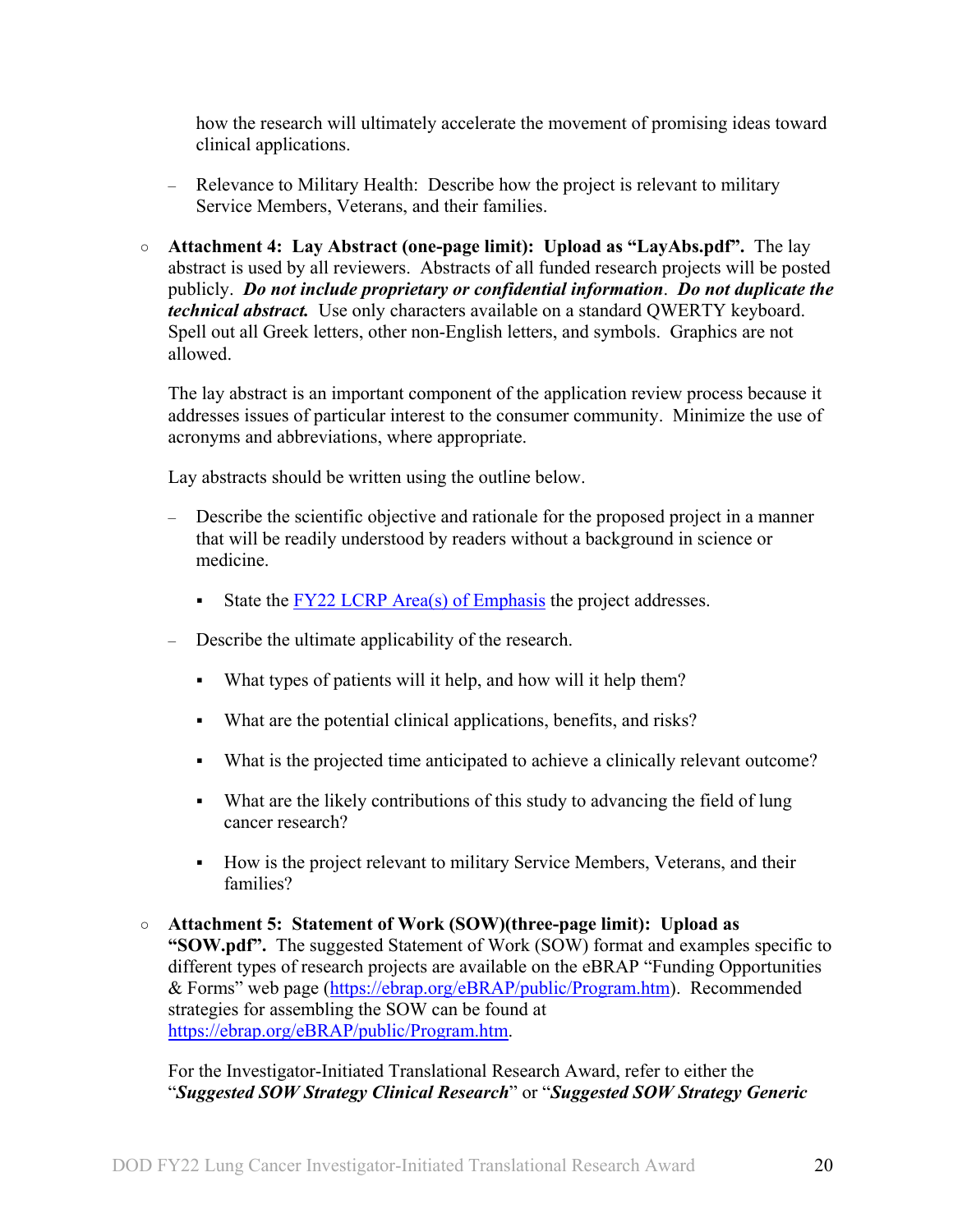*Research*", whichever format is most appropriate for the proposed effort, and use the blank SOW format titled "Suggested SOW Format". The SOW must be in PDF format prior to attaching.

The SOW should indicate a feasible plan and timeline to conduct the research. The SOW must include specific research milestones to be accomplished by the end of each year in the period of performance.

- **Attachment 6: Impact Statement (one-page limit): Upload as "Impact.pdf".** *The Impact Statement should be written in plain language for lay persons.* Describe how the proposed research is relevant to at least one of the [FY22 LCRP Areas of Emphasis](#page-2-3) in a way that is consistent with the program's goals. Explain how the proposed research will make a significant impact on lung cancer research and/or patient care, including its potential to accelerate progress toward eradicating deaths and suffering from lung cancer.
- **Attachment 7: Translation Statement (one-page limit): Upload as**

**"Translation.pdf".** Describe the translational research that will be performed through this award. The ultimate goal of translational research is to move an observation forward into clinical application and accelerate the clinical introduction of healthcare products, technologies, or practice guidelines. State explicitly how the proposed research project is translational in nature and describe how it will help to move well-founded laboratory or clinical research findings into clinical applications for patients with or populations at risk for lung cancer.

- **Attachment 8: Relevance to Military Health Statement (one-page limit): Upload as "MilRelevance.pdf".** *The Relevance to Military Health Statement will be evaluated by the FY22 LCRP Programmatic Panel during programmatic review only.* Identify how the proposed research will support mission readiness through filling a gap in cancer prevention, early detection/diagnosis, prognosis, treatment, quality of life and/or survivorship that may have a profound impact on the health and well-being of Service Members, their families, Veterans or other beneficiaries. Articulate how the proposed research will advance the knowledge and understanding of cancer, patient care, and/or treatment options in the MHS for the benefit of active-duty Service Members, Veterans, and other military beneficiaries. Describe the anticipated short- and/or long-term outcomes of the proposed research and their potential impact on the basic health, welfare, and/or psychosocial wellness of active-duty Service Members, Veterans, and other military beneficiaries. If active-duty military, military families, and/or Veteran population(s) will be used in the proposed research project, describe the population(s), the appropriateness of the population(s) for the proposed study, and the feasibility of using the population. If a non-military population will be used for the proposed research project, explain how the population simulates the targeted population (i.e., Armed Forces, their family members, and/or the Veteran population). If applicable, show how the proposed research project aligns with DOD and/or VA areas of research interest.
- **Attachment 9: Representations, if applicable (extramural submissions only): Upload as "RequiredReps.pdf".** All extramural applicants must complete and submit the Required Representations template available on eBRAP [\(https://ebrap.org/eBRAP/](https://ebrap.org/eBRAP/public/Program.htm)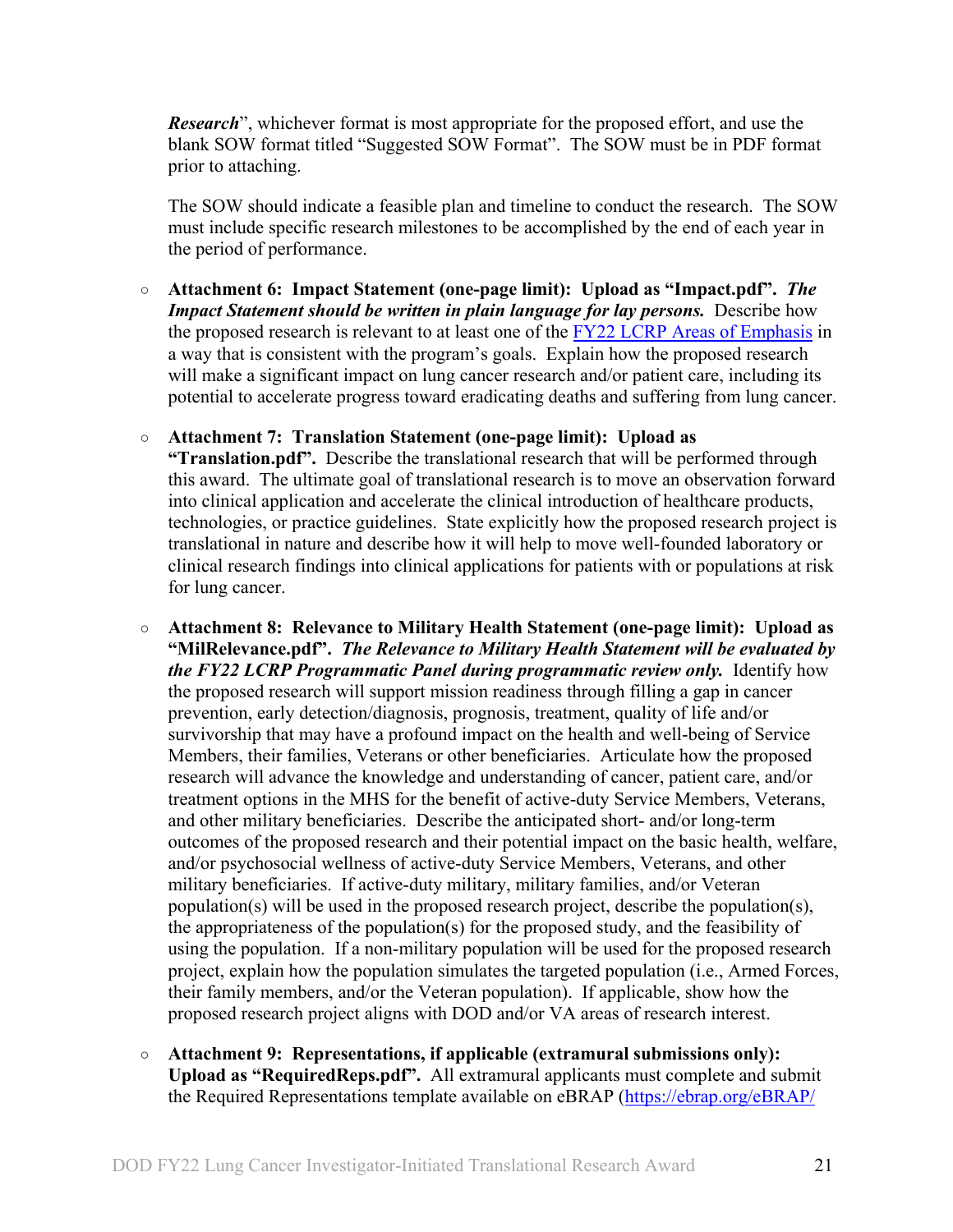[public/Program.htm\)](https://ebrap.org/eBRAP/public/Program.htm). For more information, see the General Application Instructions, Appendix 5, Section B, Representations.

<span id="page-21-2"></span>○ **Attachment 10: Suggested Collaborating DOD Military Facility Budget Format, if applicable: Upload as "MFBudget.pdf".** If a military facility (MHS facility, research laboratory, medical treatment facility, dental treatment facility, or a DOD activity embedded with a civilian medical center) will be a collaborator in performance of the project, complete a separate budget, using "Suggested Collaborating DOD Military Facility Budget Format", available for download on the eBRAP "Funding Opportunities & Forms" web page [https://ebrap.org/eBRAP/public/Program.htm\)](https://ebrap.org/eBRAP/public/Program.htm), including a budget justification, for each military facility as instructed. The costs per year should be included on the Grants.gov Research & Related Budget Form under subaward costs. Refer to the General Application Instructions, Section III.A.8, for detailed information.

#### • **Extramural and Intramural Applications**

To evaluate compliance with Title IX of the Education Amendments of 1972 (20 USC 1681[a] et seq.), the DOD is collecting certain demographic and career information to be able to assess the success rates of women who are proposed for key roles in applications in science, technology, engineering, and/or mathematics (STEM) disciplines. To enable this assessment, each application must include the following forms completed as indicated.

<span id="page-21-0"></span>**Research & Related Personal Data:** For extramural submissions (via Grants.gov), refer to the General Application Instructions, Section III.A.3, and for intramural submissions (via eBRAP), refer to the General Application Instructions, Section IV.A.2, for detailed information.

<span id="page-21-1"></span>**Research & Related Senior/Key Person Profile (Expanded):** For extramural submissions (via Grants.gov), refer to the General Application Instructions, Section III.A.4, and for intramural submissions (via eBRAP), refer to the General Application Instructions, Section IV.A.3, for detailed information.

- PI Biographical Sketch (five-page limit): Upload as "Biosketch\_LastName.pdf". The suggested biographical sketch format is available on the "Funding Opportunities & Forms" web page [\(https://ebrap.org/eBRAP/public/Program.htm\)](https://ebrap.org/eBRAP/public/Program.htm) in eBRAP. The National Institutes of Health Biographical Sketch may also be used. All biographical sketches should be submitted in uneditable PDF format.
- PI Previous/Current/Pending Support (no page limit): Upload as "Support\_LastName.pdf".
	- For extramural submissions, refer to the General Application Instructions, Section III.A.4, for detailed information.
	- For intramural submissions, refer to the General Application Instructions, Section IV.A.3, for detailed information.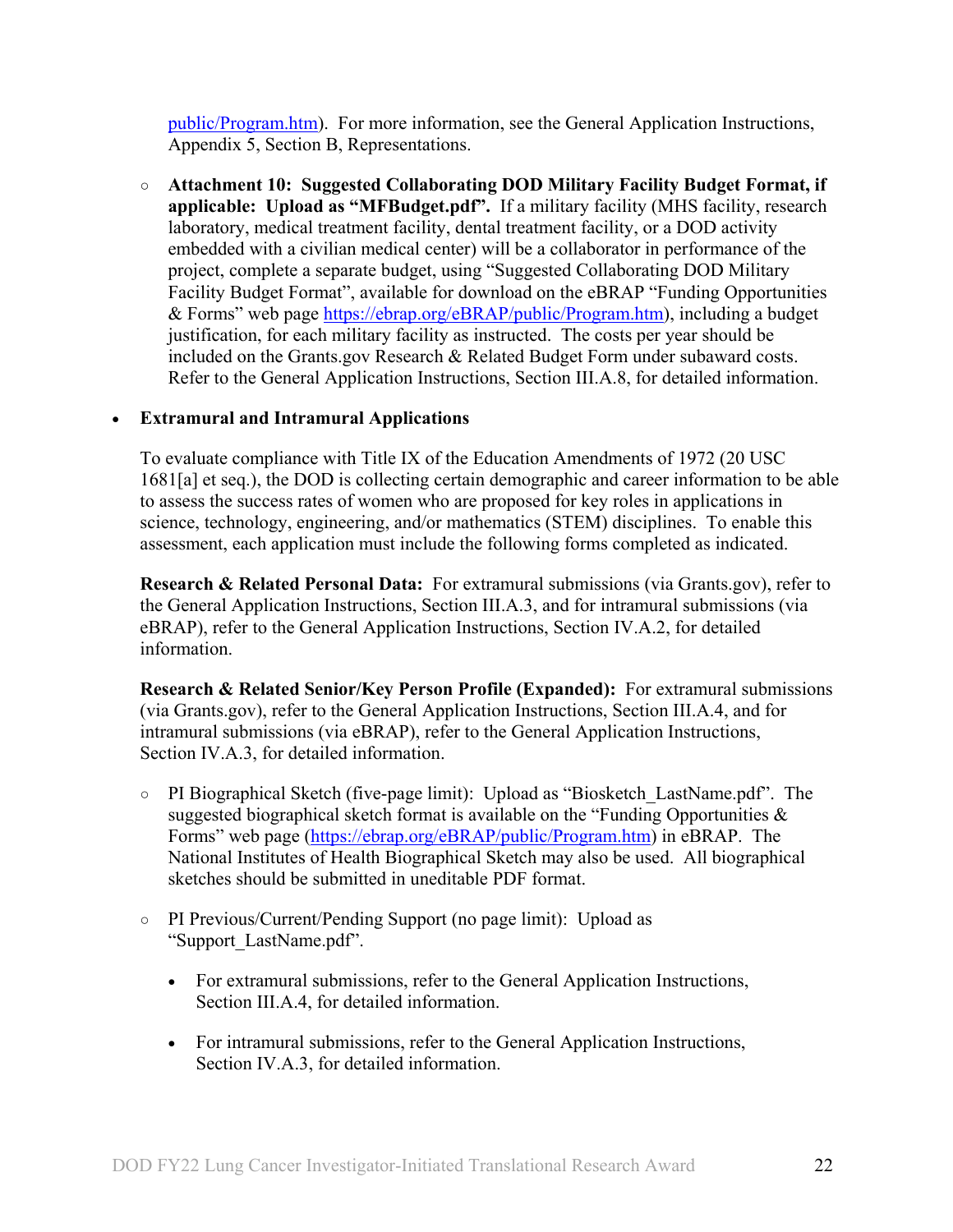- Key Personnel Biographical Sketches (five-page limit each): Upload as "Biosketch\_LastName.pdf".
- Key Personnel Previous/Current/Pending Support (no page limit): Upload as "Support\_LastName.pdf".
	- For extramural submissions, refer to the General Application Instructions, Section III.A.4, for detailed information.
	- For intramural submissions, refer to the General Application Instructions, Section IV.A.3, for detailed information.

<span id="page-22-1"></span>**Research & Related Budget:** For extramural submissions (via Grants.gov), refer to the General Application Instructions, Section III.A.5, and for intramural submissions (via eBRAP), refer to the General Application Instructions, Section IV.A.4, for detailed information.

**Budget Justification (no page limit): Upload as "BudgetJustification.pdf".** The budget justification for the entire period of performance must be uploaded to the Research & Related Budget after completion of the budget for Period 1.

<span id="page-22-2"></span>**Project/Performance Site Location(s) Form:** For extramural submissions (via Grants.gov), refer to the General Application Instructions, Section III.A.6, and for intramural submissions (via eBRAP), refer to the General Application Instructions, Section IV.A.5, for detailed information.

#### • **Extramural Applications Only**

<span id="page-22-3"></span>**Research & Related Subaward Budget Attachment(s) Form (if applicable):** Refer to the General Application Instructions, Section III.A.7, for detailed information.

- **Extramural Subaward:** Complete the Research & Related Subaward Budget Form through Grants.gov. (Refer to the General Application Instructions, Section III.A.7, for detailed information.) Verify subaward budget(s) and budget justification forms are present in eBRAP during the application verification period. If these components are missing, upload them to eBRAP before the end of the application verification period.
- **Intramural DOD Collaborator(s):** Complete the "Suggested Collaborating DOD Military Facility Budget Format" and upload to Grants.gov attachment form as [Attachment 10.](#page-21-2) (Refer to the General Application Instructions, Section IV.A.4, for detailed information.) Each Intramural DOD Collaborator should include costs per year on the Grants.gov Research & Related Budget Form under subaward costs.

#### <span id="page-22-0"></span>**II.D.3. Unique Entity Identifier (UEI) and System for Award Management (SAM)**

The applicant organization must be registered as an entity in SAM [\(https://www.sam.gov/SAM/\)](https://www.sam.gov/SAM/) and receive confirmation of an "Active" status before submitting an application through Grants.gov. As published in the Federal Register, July 10, 2019,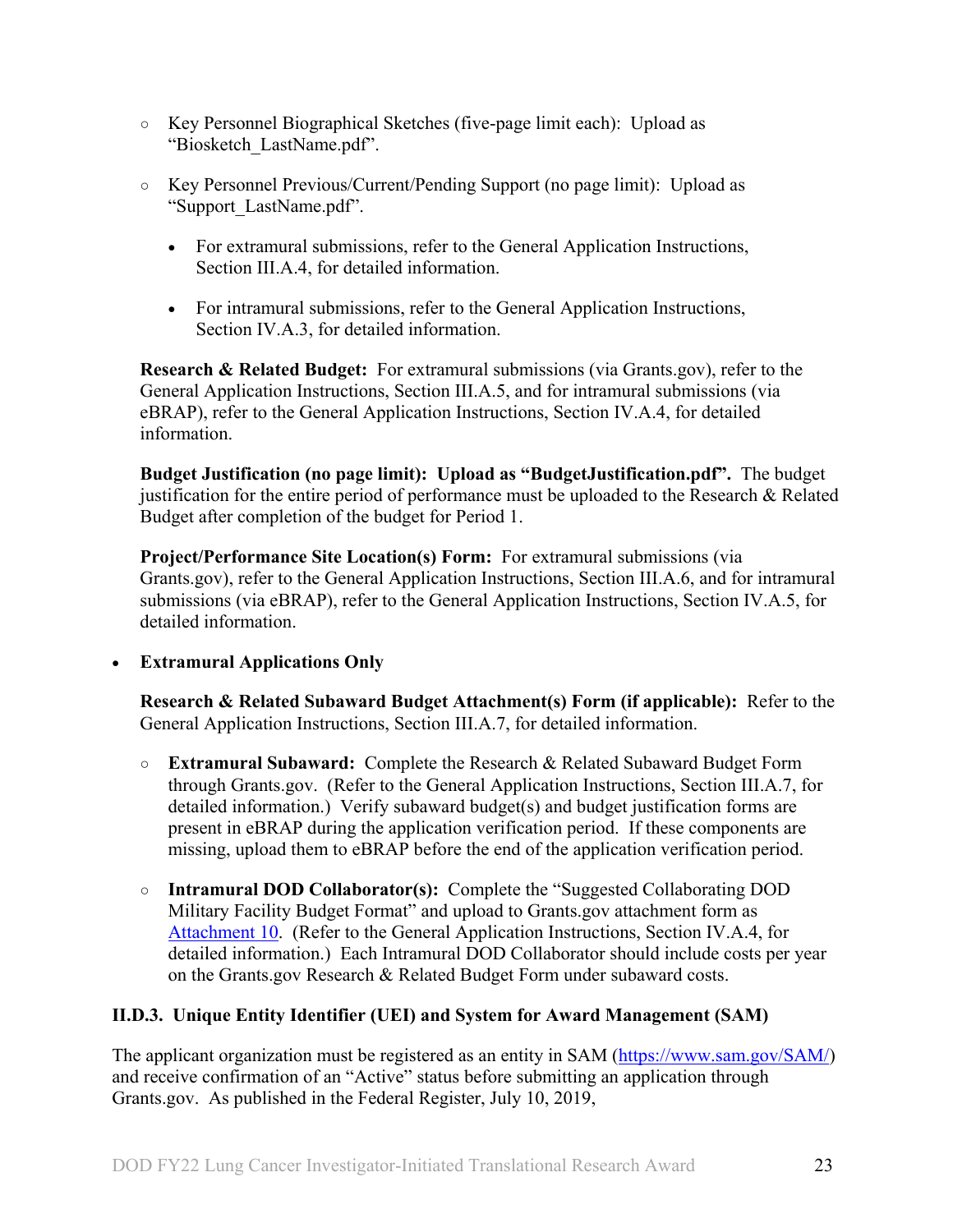[\(https://www.federalregister.gov/documents/2019/07/10/2019-14665/unique-entity-id-standard](https://www.federalregister.gov/documents/2019/07/10/2019-14665/unique-entity-id-standard-for-awards-management)[for-awards-management\)](https://www.federalregister.gov/documents/2019/07/10/2019-14665/unique-entity-id-standard-for-awards-management), the UEI for awards management generated through SAM will be used instead of the Data Universal Numbering System (DUNS) number as of April 2022. *All federal awards including, but not limited to, contracts, grants, and cooperative agreements will use the*  UEI. USAMRDC will transition to use of the UEI beginning with FY22 announcements and utilize the latest SF424, which includes the UEI. The DUNS will no longer be accepted. Applicant organizations will not go to a third-party website to obtain an identifier. During the transition, your SAM registration will automatically be assigned a new UEI displayed in SAM. (For more information, visit the General Services Administration: [https://www.gsa.gov/about](https://www.gsa.gov/about-us/organization/federal-acquisition-service/office-of-systems-management/integrated-award-environment-iae/iae-information-kit/unique-entity-identifier-update)[us/organization/federal-acquisition-service/office-of-systems-management/integrated-award](https://www.gsa.gov/about-us/organization/federal-acquisition-service/office-of-systems-management/integrated-award-environment-iae/iae-information-kit/unique-entity-identifier-update)[environment-iae/iae-information-kit/unique-entity-identifier-update.](https://www.gsa.gov/about-us/organization/federal-acquisition-service/office-of-systems-management/integrated-award-environment-iae/iae-information-kit/unique-entity-identifier-update)) Current SAM.gov registrants are assigned their UEI and can view it within SAM.gov. *Authorized Organizational Representatives with existing eBRAP accounts should update their organizational profile to include the UEI prior to submission of the full application to Grant.gov (see Section II.D.4, Submission Dates and Times below).* Refer to the General Application Instructions, Section III, for further information regarding Grants.gov requirements.

### <span id="page-23-0"></span>**II.D.4. Submission Dates and Times**

All submission dates and times are indicated in **Section I**, Overview of the Funding Opportunity. Pre-application and application submissions are required. The pre-application and application submission process should be started early to avoid missing deadlines. There are no grace periods. Failure to meet either of these deadlines will result in submission rejection.

#### <span id="page-23-1"></span>**Applicant Verification of Full Application Submission in eBRAP**

*For Both Extramural and Intramural Applicants:* eBRAP allows an organization's representatives and PIs to view and modify the full application submissions associated with them. Following retrieval and processing of the full application, eBRAP will notify the organizational representatives and PI by email to log into eBRAP to review, modify, and verify the full application submission. eBRAP will validate full application files against the specific program announcement requirements, and discrepancies will be noted in an email to the PI and in the "Full Application Files" tab in eBRAP. eBRAP does not confirm the accuracy of file content. Application viewing, modification, and verification in eBRAP are strongly recommended, but not required. It is the applicant's responsibility to review all application components and ensure proper ordering as specified in the program announcement. *If either the Project Narrative or the budget fails eBRAP validation or needs to be modified, an updated full application package must be submitted prior to the application submission deadline. The Project Narrative and Research & Related Budget Form cannot be changed after the application submission deadline.* Other application components may be changed until the end of the [application verification period.](#page-0-0) Verify that subaward budget(s) and budget justification forms are present in eBRAP during the application verification period. If these components are missing, upload them to eBRAP before the end of the application verification period. After the end of the application verification period, the full application cannot be modified.

*Extramural Submission:* The full application package submitted to Grants.gov may be viewed and modified in eBRAP until the end of the application verification period. During the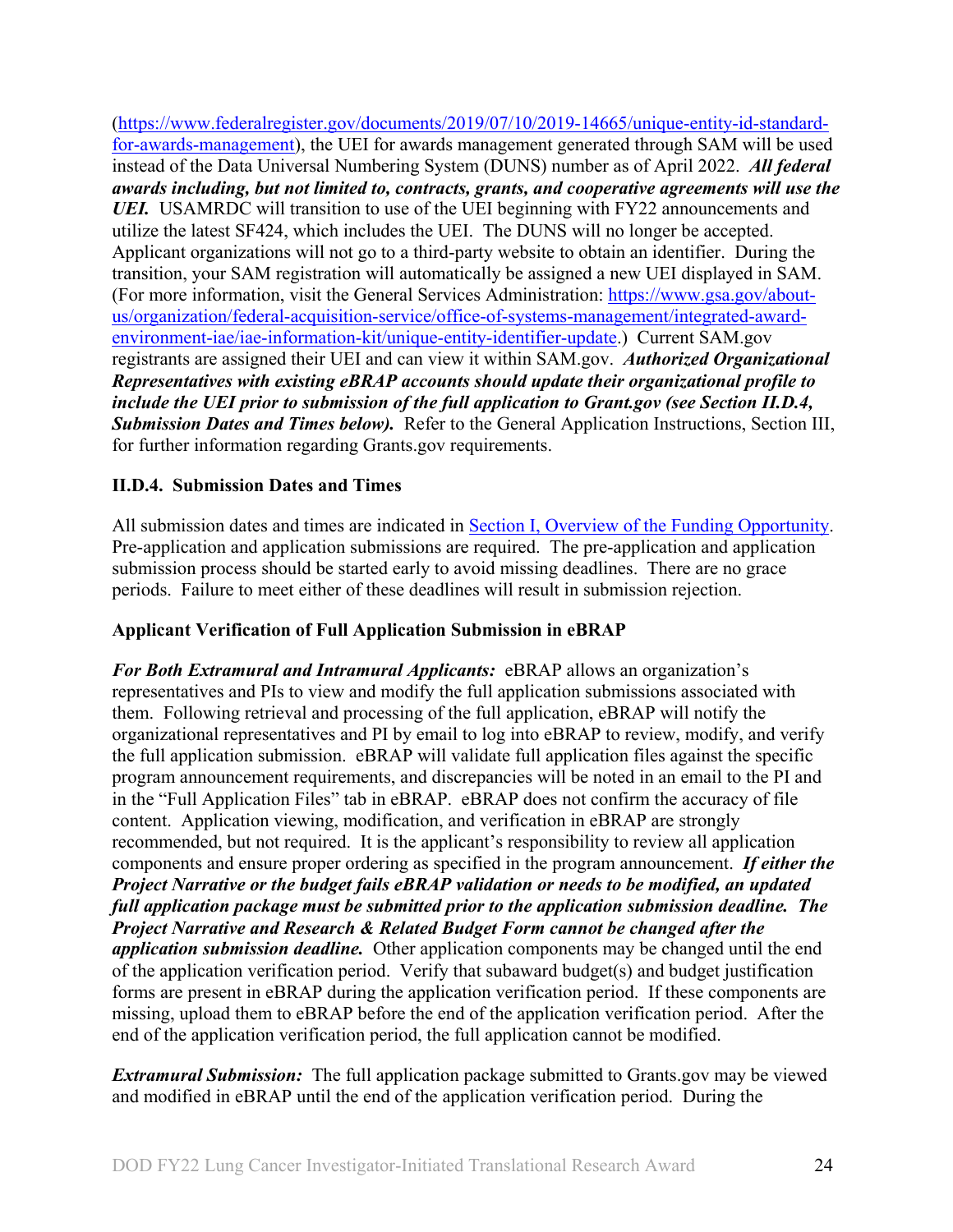application verification period, the full application package, *with the exception of the Project Narrative and Budget Form,* may be modified.

*Intramural DOD Submission:* After eBRAP has processed the full application, the organizational Resource Manager/Comptroller/Task Area Manager or equivalent Business Official and PI will receive email notification of the status and will be able to view and modify application components in eBRAP. During the application verification period, the full application package, *with the exception of the Project Narrative and Budget Form*, may be modified. The Resource Manager/Comptroller/Task Area Manager or equivalent Business Official should log into eBRAP to review and to approve the application package prior to the application verification deadline.

*For All Submissions:* Verify that subaward budget(s) with budget justification are present in eBRAP during the application verification period. If these components are missing, upload them to eBRAP before the end of the application verification period.

### <span id="page-24-0"></span>**II.D.5. Funding Restrictions**

The maximum period of performance is **3** years.

The anticipated direct costs budgeted for the entire period of performance will not exceed **\$600,000**. If indirect cost rates have been negotiated, indirect costs are to be budgeted in accordance with the organization's negotiated rate. No budget will be approved by the government exceeding **\$600,000** direct costs or using an indirect cost rate exceeding the organization's negotiated rate.

All direct and indirect costs of any subaward or contract must be included in the total direct costs of the primary award.

The applicant may request the entire maximum funding amount for a project that may have a period of performance less than the maximum **3** years.

For this award mechanism, direct costs may be requested for:

- Travel in support of multidisciplinary collaborations.
- Costs for one investigator to travel to one scientific/technical meeting per year. The intent of travel costs to the scientific/technical meeting is to present project information or disseminate project results of the FY22 LCRP Investigator-Initiated Translational Research Award.

Must not be requested for:

• Clinical trial costs

For extramural awards with an intragovernmental component, direct transfer of funds from an extramural award recipient to a DOD or other federal agency is not allowed except under very limited circumstances. Funding to intramural DOD and other federal agencies will be managed through a direct funds transfer. Intramural applicants are responsible for coordinating through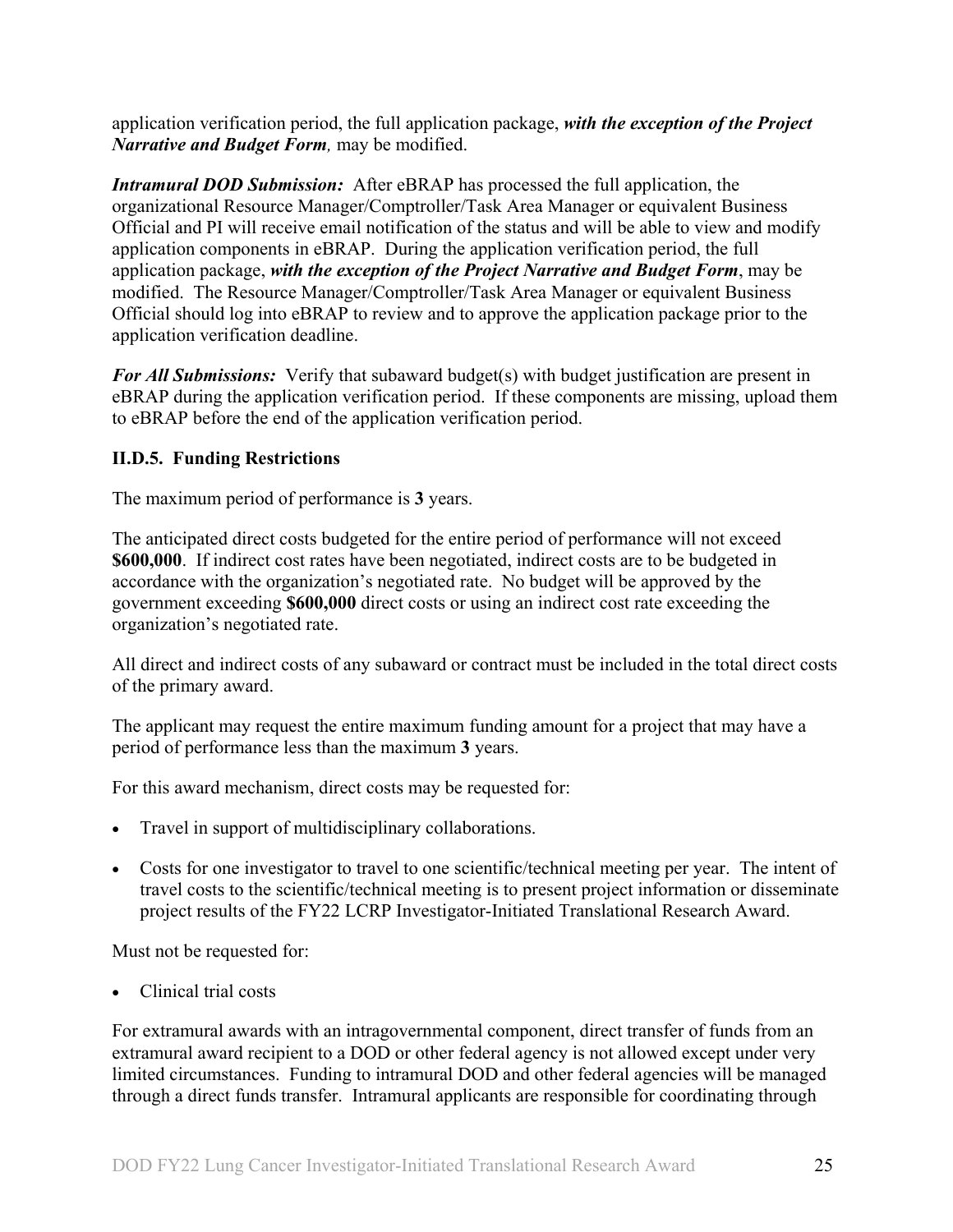their agency's procedures the use of contractual or assistance funding awards or other appropriate agreements to support extramural collaborators.

Refer to the General Application Instructions, Section III.A.5, for budget regulations and instructions for the Research & Related Budget. *For federal agencies or organizations collaborating with federal agencies, budget restrictions apply as are noted in the General Application Instructions, Section III.A.5***.**

#### <span id="page-25-0"></span>**II.D.6. Other Submission Requirements**

Refer to the General Application Instructions, Appendix 4, for detailed formatting guidelines.

## <span id="page-25-1"></span>**II.E. Application Review Information**

#### <span id="page-25-2"></span>**II.E.1. Criteria**

#### **II.E.1.a. Peer Review**

To determine technical merit, all applications will be evaluated according to the following **scored criteria** (the Research, Strategy and Feasibility and Impact criteria are of equal importance, followed by Personnel):

#### • **Research Strategy and Feasibility**

- How well the scientific rationale supports the project and its feasibility as demonstrated by a critical review and analysis of the literature, relevant preliminary data, and logical reasoning.
- How well the applicant provides sufficient evidence that the research is ready to move into the proposed stage of research.
- How well the hypotheses or objectives, aims, experimental design, methods, and analyses (and, if applicable, the data collection and statistical analysis plan, rationale for the statistical methodology, and power analysis) are developed.
- If animal studies are included, how well they are designed in accordance with the ARRIVE guidelines to achieve reproducible and rigorous results, including the choice of model and the endpoints/outcomes to be measured.
- If human subjects or human anatomical samples will be used, how well the plan for the recruitment of subjects or the acquisition of samples is justified and appropriate to accomplish the proposed work.
- If clinical research is proposed, whether the strategy for the inclusion of women and minorities and distribution of proposed enrollment are appropriate for the proposed research.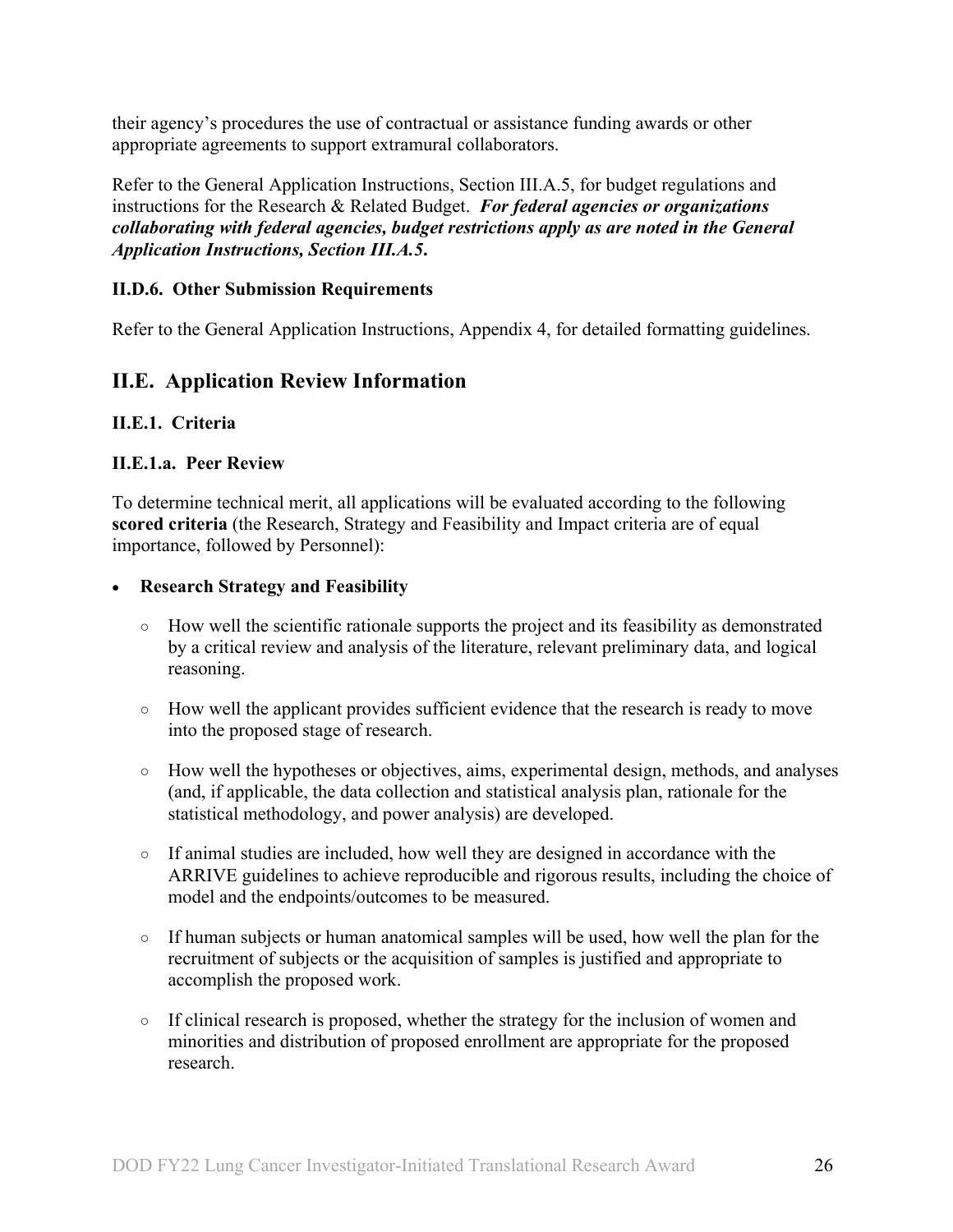- If applicable, whether data will be appropriately reported and documented to support a regulatory filing with the FDA.
- How well the application acknowledges potential problems and addresses alternative methods and approaches.

#### • **Impact**

- How well the proposed research addresses at least one of the FY22 LCRP Areas of [Emphasis.](#page-2-3)
- How effectively the project will translate promising, well-founded laboratory or clinical research findings into clinical applications for patients with or populations at risk for lung cancer.
- The degree to which the proposed study could make a significant impact on lung cancer research and/or patient care, including its potential to accelerate progress toward eradicating deaths and suffering from lung cancer.

#### • **Personnel**

- How well the background and expertise of the applicant and other key personnel demonstrate their ability to perform the proposed work.
- To what degree the levels of effort by the applicant and other key personnel are appropriate to ensure the success of this research effort.
- How well the applicant's record of accomplishment demonstrates their ability to accomplish the proposed work.

In addition, the following **unscored criteria** will also contribute to the overall evaluation of the application:

#### • **Environment**

- To what degree the scientific environment is appropriate for the proposed research.
- How well the research requirements are supported by the availability of and accessibility to facilities and resources (including collaborative arrangements).
- To what degree the quality and extent of organizational support are appropriate.
- If applicable, to what degree the intellectual and material property plan is appropriate.

#### • **Budget**

○ Whether the **direct** costs exceed the allowable direct costs as published in the program announcement.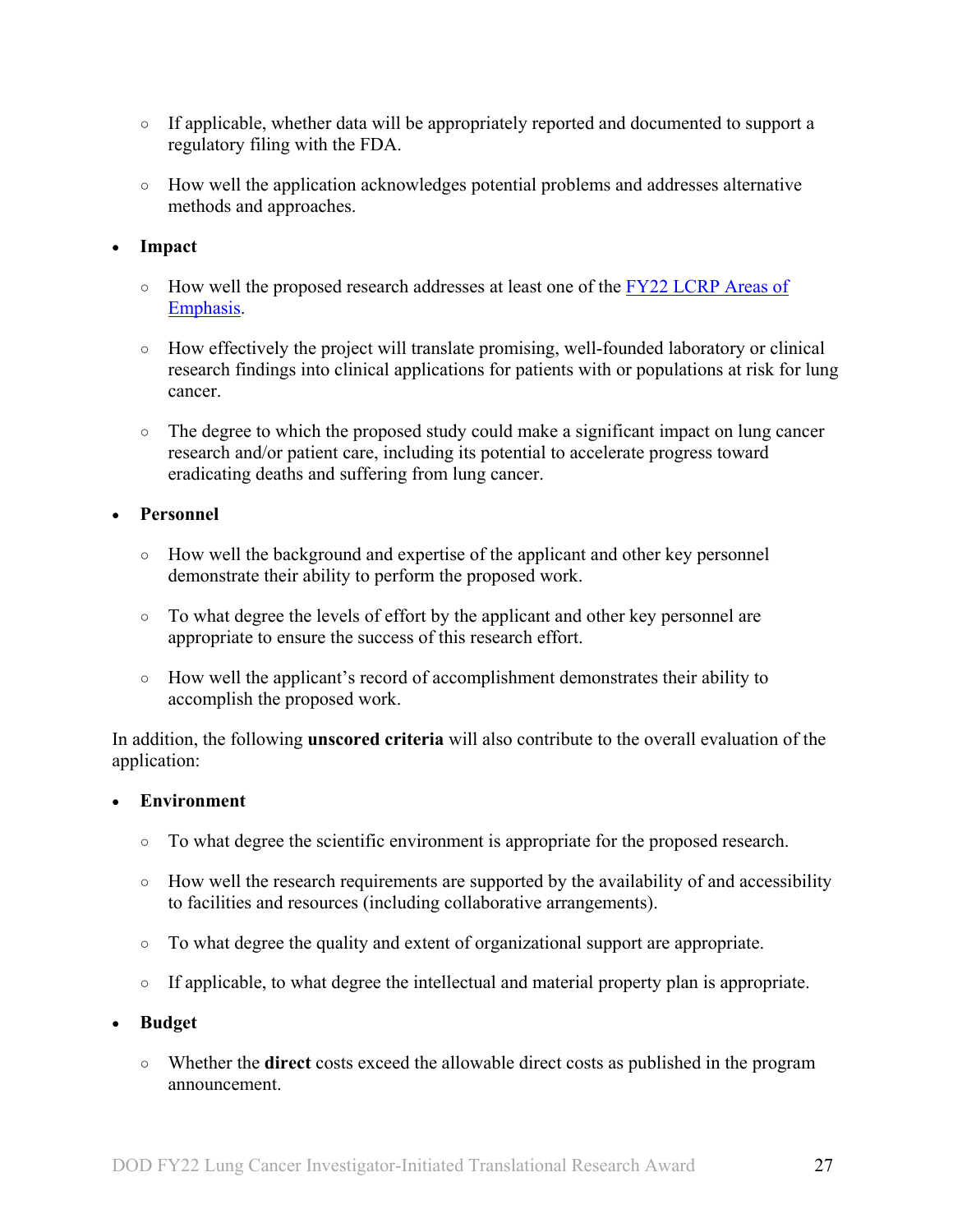○ Whether the budget is appropriate for the proposed research.

### • **Application Presentation**

○ To what extent the writing, clarity, and presentation of the application components influence the review.

### <span id="page-27-1"></span>**II.E.1.b. Programmatic Review**

To make funding recommendations and select the application(s) that, individually or collectively, will best achieve the program objectives, the following criteria are used by programmatic reviewers:

- Ratings and evaluations of the peer reviewers
- Relevance to the mission of the DHP and FY22 LCRP, as evidenced by the following:
	- Adherence to the intent of the award mechanism
	- Program portfolio composition
	- Relative impact and relevance to military health.

### <span id="page-27-0"></span>**II.E.2. Application Review and Selection Process**

All applications are evaluated by scientists, clinicians, and consumers in a two-tier review process. The first tier is **peer review**, the evaluation of applications against established criteria to determine technical merit, where each application is assessed for its own merit, independent of other applications. The second tier is **programmatic review**, a comparison-based process in which applications with high scientific and technical merit are further evaluated for programmatic relevance. Final recommendations for funding are made to the Commanding General, USAMRDC. *The highest-scoring applications from the first tier of review are not automatically recommended for funding. Funding recommendations depend on various factors as described in Section [II.E.1.b, Programmatic Review.](#page-27-1)* Additional information about the two-tier process used by the CDMRP can be found at [https://cdmrp.army.mil/about/2tierRevProcess.](http://cdmrp.army.mil/about/2tierRevProcess) An information paper describing the funding recommendations and review process for the award mechanisms for the LCRP will be provided to the PI and posted on the CDMRP website.

All CDMRP review processes are conducted confidentially to maintain the integrity of the meritbased selection process. Panel members sign a statement declaring that application and evaluation information will not be disclosed outside the panel. Violations of confidentiality can result in the dissolving of a panel(s) and other corrective actions. In addition, personnel at the applicant or collaborating organizations are prohibited from contacting persons involved in the review and approval process to gain protected evaluation information or to influence the evaluation process. Violations of these prohibitions will result in the administrative withdrawal of the organization's application. Violations by panel members or applicants that compromise the confidentiality of the review and approval process may also result in suspension or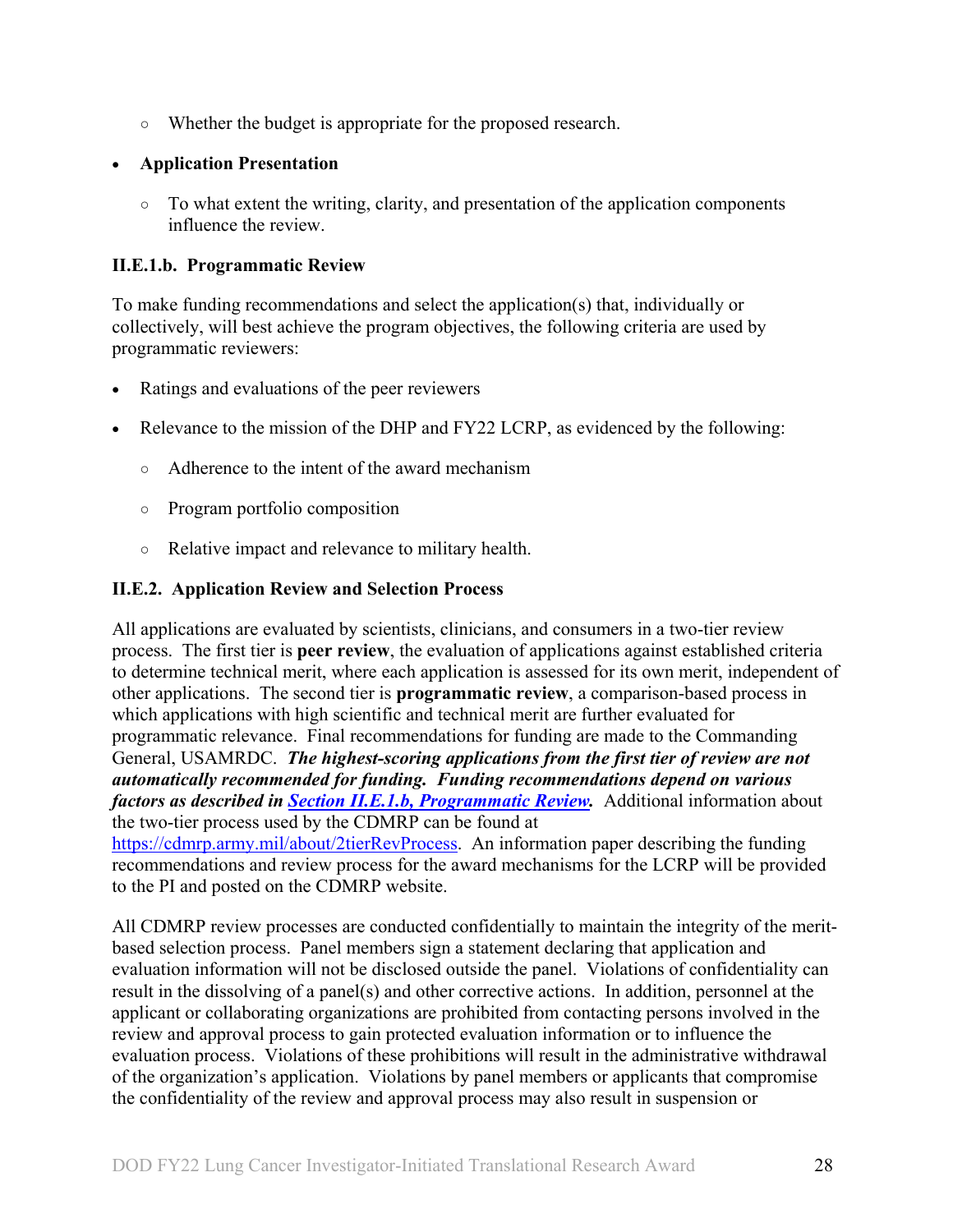debarment from federal awards. Furthermore, the unauthorized disclosure of confidential information of one party to another third party is a crime in accordance with 18 USC 1905.

### <span id="page-28-0"></span>**II.E.3. Integrity and Performance Information**

Prior to making an assistance agreement award where the federal share is expected to exceed the simplified acquisition threshold, as defined in 2 CFR 200.1, over the period of performance, the federal awarding agency is required to review and consider any information about the applicant that is available in the Federal Awardee Performance and Integrity Information System (FAPIIS).

An applicant organization may review FAPIIS, accessible through SAM, and submit comments to FAPIIS on any information about the organization that a federal awarding agency previously entered and is currently available in FAPIIS.

The federal awarding agency will consider any comments by the applicant, in addition to other information in the designated integrity and performance system, in making a judgment about the applicant's integrity, business ethics, and record of performance under federal awards when determining a recipient's qualification prior to award, according to the qualification standards of the Department of Defense Grant and Agreement Regulations (DoDGARs), Section 22.415.

### <span id="page-28-1"></span>**II.E.4. Anticipated Announcement and Federal Award Dates**

All application review dates and times are indicated in [Section I, Overview of the Funding](#page-0-1)  [Opportunity.](#page-0-1)

Each PI and organization will receive email notification of posting of the funding recommendation in eBRAP. Each PI will receive a peer review summary statement on the strengths and weaknesses of the application.

## <span id="page-28-2"></span>**II.F. Federal Award Administration Information**

#### <span id="page-28-3"></span>**II.F.1. Federal Award Notices**

Awards supported with FY22 funds are anticipated to be made no later than September 30, 2023. Refer to the General Application Instructions, Appendix 2, for additional award administration information.

After email notification of application review results through eBRAP, and if selected for funding, a representative from the USAMRAA will contact the Business Official authorized to negotiate on behalf of the PI's organization.

**Pre-Award Costs:** An institution of higher education, hospital, or non-profit organization may, at its own risk and without the government's prior approval, incur obligations and expenditures to cover costs up to 90 days before the beginning date of the initial budget period of a new award. Refer to the General Application Instructions, Section III.A.5.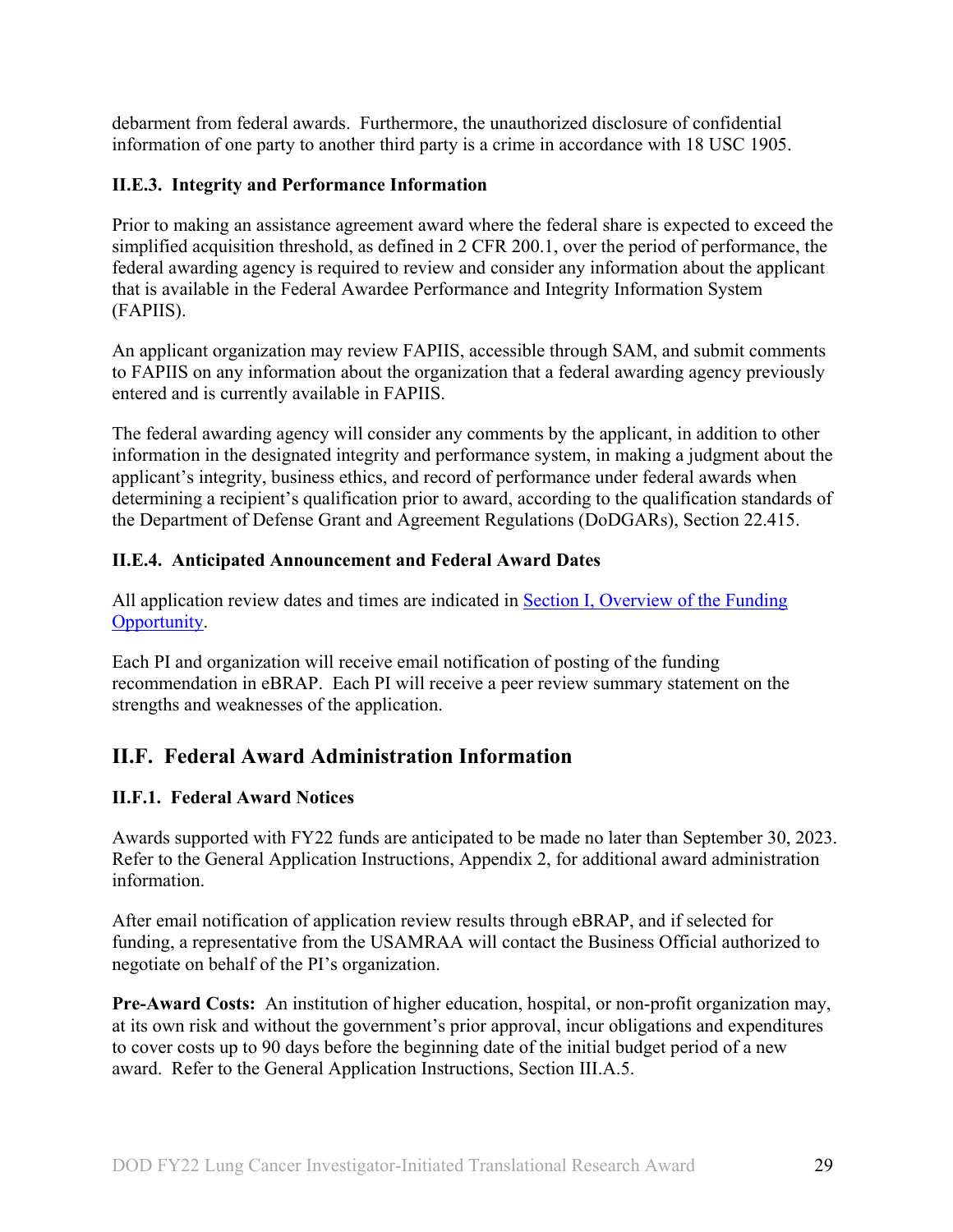*Only an appointed USAMRAA Grants Officer may obligate the government to the expenditure of funds.* No commitment on the part of the government should be inferred from discussions with any other individual. **The award document signed by the Grants Officer is the official authorizing document.**

**Federal Government Organizations:** Funding made to federal government organizations (to include intramural DOD organizations) will be executed through the Military Interdepartmental Purchase Request (MIPR) or Funding Authorization Document (FAD) process. Transfer of funds is contingent upon appropriate safety and administrative approvals. Intramural applicants and collaborators are reminded to coordinate receipt and commitment of funds through their respective Resource Manager/Task Area Manager/Comptroller or equivalent Business Official.

## **II.F.1.a. PI Changes and Award Transfers**

Unless otherwise restricted, changes in PI will be allowed at the discretion of the Grants Officer, provided the intent of the award mechanism is met.

An organizational transfer of an award will not be allowed in the last year of the (original) period of performance or any extension thereof.

Refer to the General Application Instructions, Appendix 2, Section B, for general information on organization or PI changes.

## <span id="page-29-0"></span>**II.F.2. Administrative and National Policy Requirements**

Applicable requirements in the DoDGARs found in 32 CFR, Chapter I, Subchapter C, and 2 CFR, Chapter XI, apply to grants and cooperative agreements resulting from this program announcement.

Refer to the General Application Instructions, Appendix 2, for general information regarding administrative requirements.

Refer to the General Application Instructions, Appendix 5, for general information regarding national policy requirements.

Refer to full text of the latest **DoD R&D General Terms and Conditions**; the USAMRAA [General Research Terms and Conditions with Institutions of Higher Education, Hospitals, and](https://www.usamraa.army.mil/Pages/Resources.aspx)  [Non-Profit Organizations: Addendum to the DoD](https://www.usamraa.army.mil/Pages/Resources.aspx) R&D General Terms and Conditions; and the [USAMRAA General Research Terms and Conditions](https://www.usamraa.army.mil/Pages/Resources.aspx) with For-Profit Organizations, for further information.

*New Requirement:* Certification Regarding Disclosure of Funding Sources. The proposing entity must comply with Section 223(a) of the William M. (Mac) Thornberry National Defense Authorization Act for Fiscal Year 2021, which requires that the PI, Partnering PIs (if applicable), and all key personnel:

• Certify that the current and pending support provided on the application is current, accurate, and complete;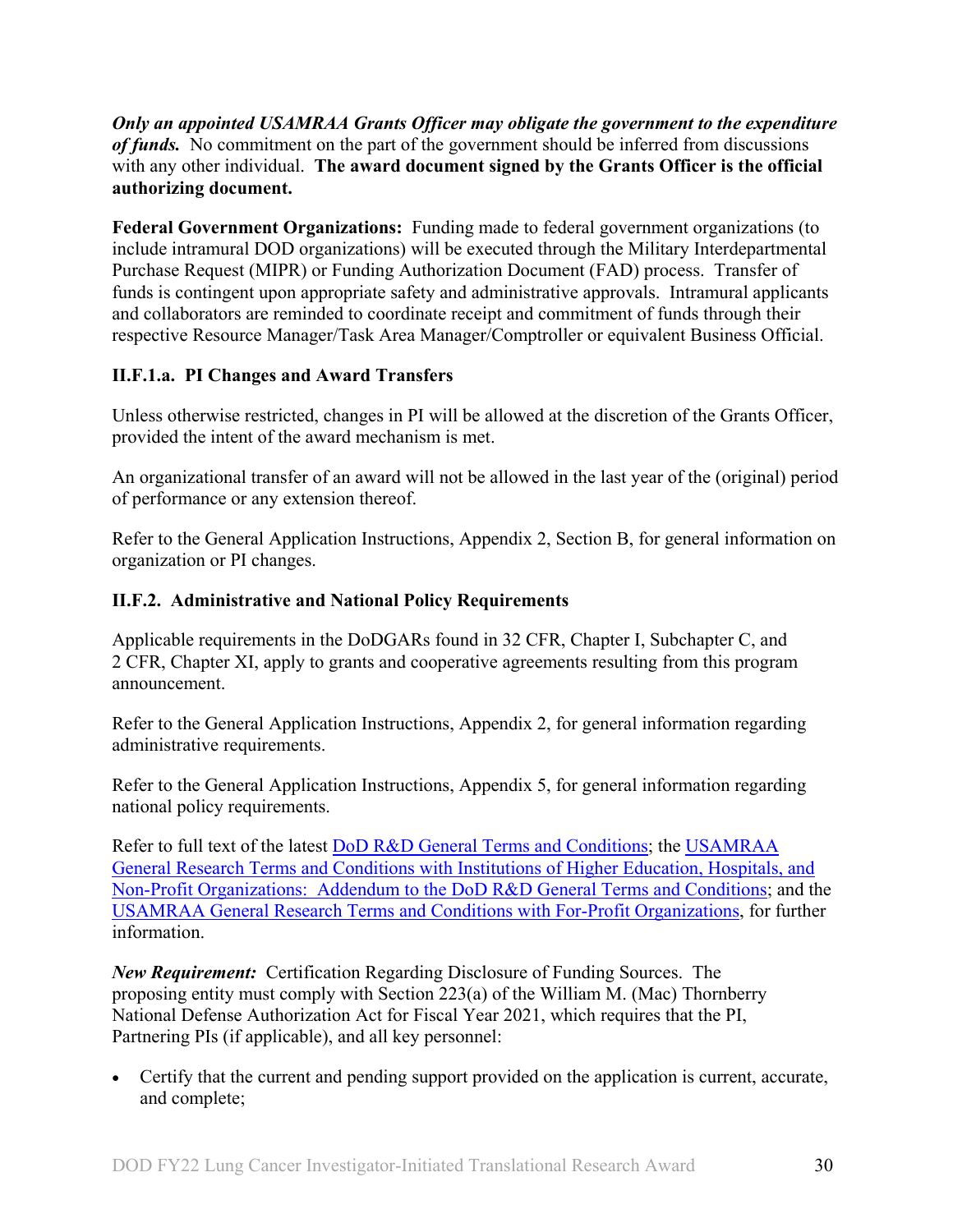- Agree to update such disclosure at the request of the agency prior to the award of support and at any subsequent time the agency determines appropriate during the term of the award; and
- Have been made aware of the requirements under Section  $223(a)(1)$  of this Act.

False, fictitious, or fraudulent statements or claims may result in criminal, civil, or administrative penalties (218 USC 1001).

#### <span id="page-30-0"></span>**II.F.3. Reporting**

Refer to the General Application Instructions, Appendix 2, Section A, for general information on reporting requirements. *If there are technical reporting requirement delinquencies for any existing USAMRAA-sponsored awards at the applicant organization, no new awards will be issued to the applicant organization until all delinquent reports have been submitted.*

Annual progress reports as well as a final progress report will be required.

The Award Terms and Conditions will specify if more frequent reporting is required.

Award Expiration Transition Plan: An Award Expiration Transition Plan must be submitted with the final progress report. Use the one-page template "Award Expiration Transition Plan," available on the eBRAP "Funding Opportunities  $&$  Forms" web page [\(https://ebrap.org/eBRAP/public/Program.htm\)](https://ebrap.org/eBRAP/public/Program.htm) under the "Progress Report Formats" section. The Award Expiration Transition Plan must outline if and how the research supported by this award will progress and must include source(s) of funding, either known or pending.

PHS Inclusion Enrollment Reporting Requirement *(only required for clinical research studies)*: Enrollment reporting on the basis of sex/gender, race, and/or ethnicity will be required with each annual and final progress report. The PHS Inclusion Enrollment Report is available on the "Funding Opportunities & Forms" web page [\(https://ebrap.org/eBRAP/public/Program.htm\)](https://ebrap.org/eBRAP/public/Program.htm) in eBRAP.

Awards resulting from this program announcement may entail additional reporting requirements related to recipient integrity and performance matters. Recipient organizations that have federal contract, grant, and cooperative agreement awards with a cumulative total value greater than \$10M are required to provide information to FAPIIS about certain civil, criminal, and administrative proceedings that reached final disposition within the most recent 5-year period and that were connected with performance of a federal award. These recipients are required to disclose, semiannually, information about criminal, civil, and administrative proceedings as specified in the applicable Representations (see General Application Instructions, Appendix 5, Section B).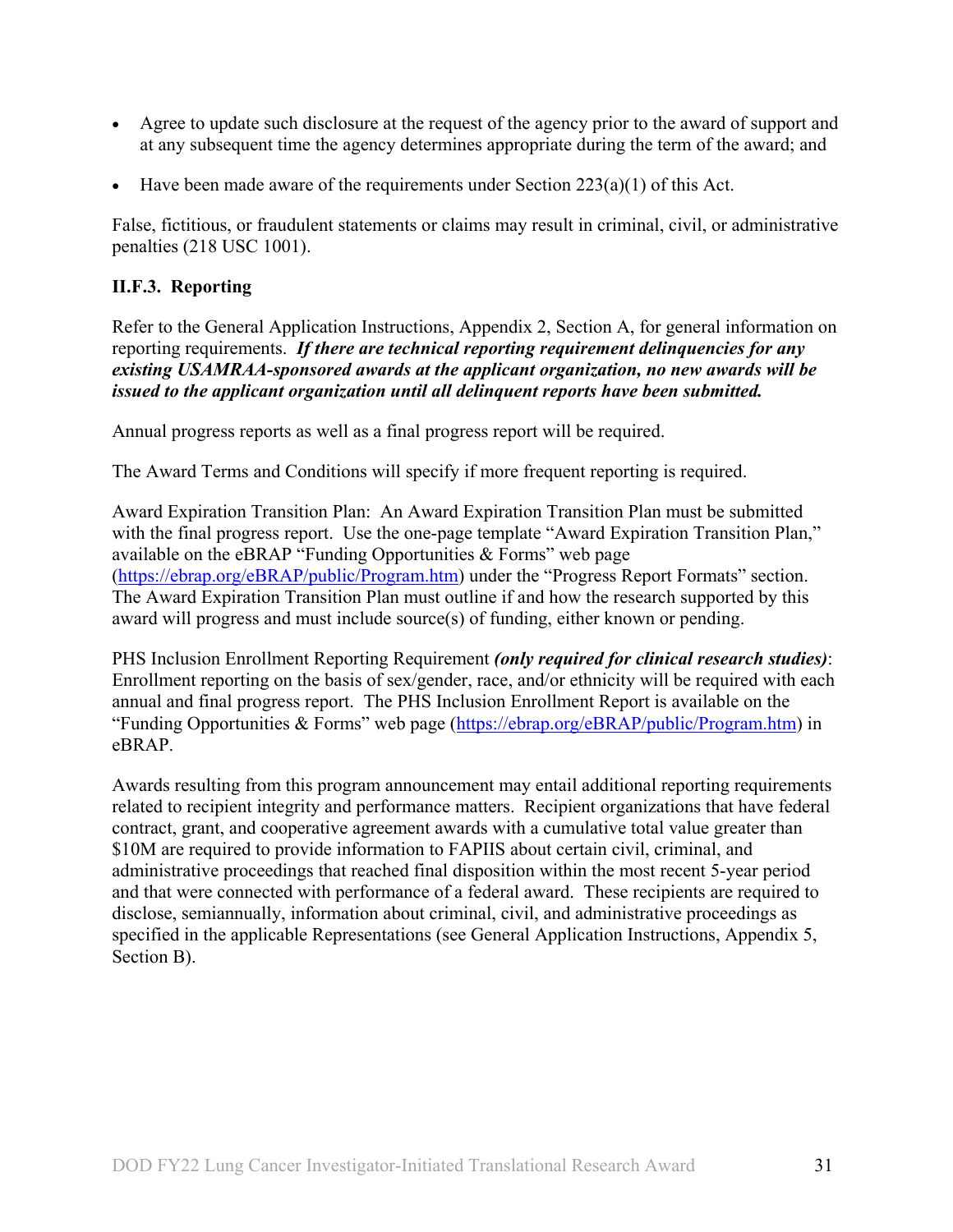## <span id="page-31-0"></span>**II.G. Federal Awarding Agency Contacts**

### <span id="page-31-1"></span>**II.G.1. eBRAP Help Desk**

Questions related to program announcement content or submission requirements as well as questions related to the pre-application or intramural application submission through eBRAP should be directed to the eBRAP Help Desk, which is available Monday through Friday from 8:00 a.m. to 5:00 p.m. ET. Response times may vary depending upon the volume of inquiries.

Phone: 301-682-5507

Email: [help@eBRAP.org](mailto:help@eBRAP.org)

#### <span id="page-31-2"></span>**II.G.2. Grants.gov Contact Center**

Questions related to extramural application submission through Grants.gov portal should be directed to the Grants.gov Contact Center, which is available 24 hours a day, 7 days a week (closed on U.S. federal holidays). Note that the eBRAP Help Desk is unable to provide technical assistance with Grants.gov submission.

Phone: 800-518-4726; International 1-606-545-5035

Email: [support@grants.gov](mailto:support@grants.gov)

Sign up on Grants.gov for "send me change notification emails" by following the link on the "Synopsis" page for the program announcement or by responding to the prompt provided by Grants.gov when first downloading the Grants.gov application package. If the Grants.gov application package is updated or changed, the original version of the application package may not be accepted by Grants.gov.

## <span id="page-31-3"></span>**II.H. Other Information**

#### <span id="page-31-4"></span>**II.H.1. Program Announcement and General Application Instructions Versions**

Questions related to this program announcement should refer to the program name, the program announcement name, and the program announcement version code 701b. The program announcement numeric version code will match the General Application Instructions version code 701.

#### <span id="page-31-5"></span>**II.H.2. Administrative Actions**

After receipt of pre-applications or applications, the following administrative actions may occur:

#### **II.H.2.a. Rejection**

The following will result in administrative rejection of the pre-application:

• Preproposal Narrative exceeds page limit.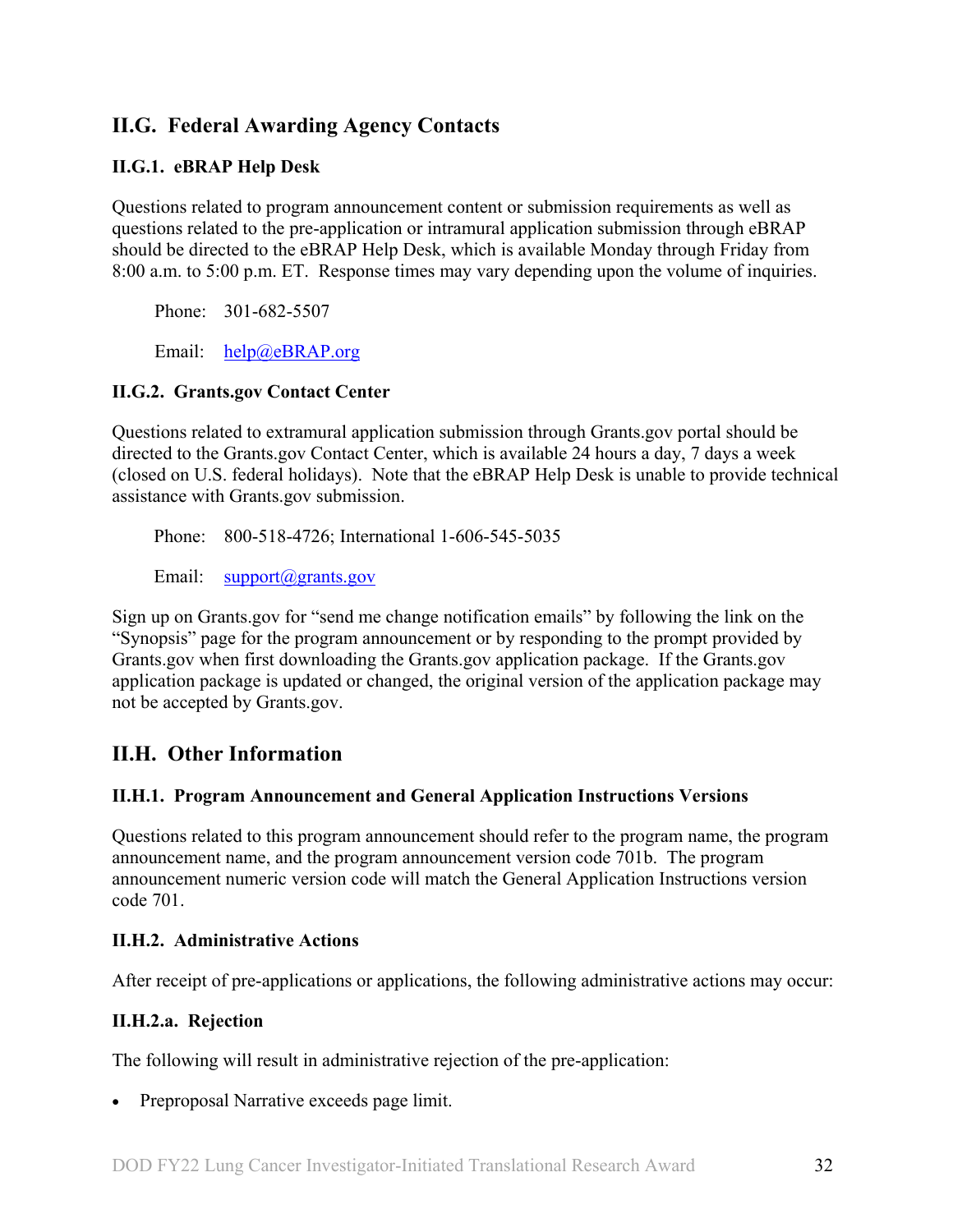• Preproposal Narrative is missing.

The following will result in administrative rejection of the application:

- Submission of an application for which a letter of invitation was not received.
- Project Narrative exceeds page limit.
- Project Narrative is missing.
- Budget is missing.

#### **II.H.2.b. Modification**

- Pages exceeding the specific limits will be removed prior to review for all documents other than the Preproposal Narrative and Project Narrative.
- Documents not requested will be removed.

#### <span id="page-32-0"></span>**II.H.2.c. Withdrawal**

The following may result in administrative withdrawal of the pre-application or application:

- An FY22 LCRP Programmatic Panel member is named as being involved in the research proposed or is found to have assisted in the pre-application or application processes including, but not limited to, concept design, application development, budget preparation, and the development of any supporting documentation. *A list of the FY22 LCRP Programmatic Panel members can be found at<https://cdmrp.army.mil/lcrp/panels/panels22>.*
- The application fails to conform to this program announcement description.
- Inclusion of URLs, with the exception of links in References Cited and Publication and/or Patent Abstract sections.
- Page size is larger than 8.5 inches x 11.0 inches (approximately 21.59 cm x 27.94 cm).
- To preserve the integrity of its peer and programmatic review processes, the CDMRP discourages inclusion of any employee of its review contractors having any role in the preparation, research or other duties for submitted applications. For FY22, the identities of the peer review contractor and the programmatic review contractor may be found at the CDMRP website [\(https://cdmrp.army.mil/about/2tierRevProcess\)](https://cdmrp.army.mil/about/2tierRevProcess). Applications that include names of personnel from either of these companies may be administratively withdrawn.
- Personnel from applicant or collaborating organizations are found to have contacted persons involved in the review or approval process to gain protected evaluation information or to influence the evaluation process.
- Applications from extramural organizations, including non-DOD federal agencies, received through eBRAP may be withdrawn.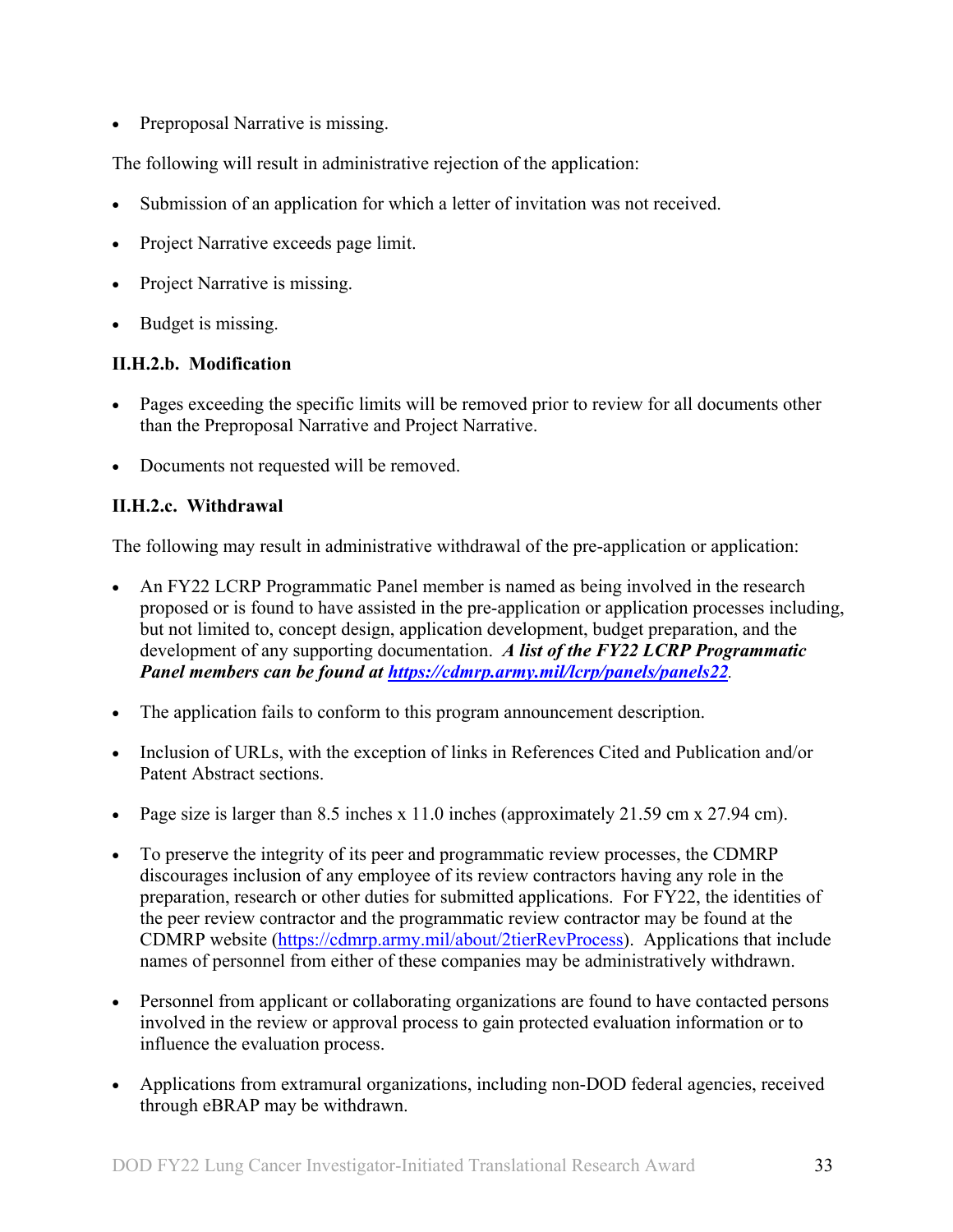- Applications submitted by an intramural DOD organization may be withdrawn if the intramural organization cannot coordinate the use of contractual, assistance, or other appropriate agreements to provide funds to extramural collaborators.
- Submission of the same research project to different funding opportunities within the same program and fiscal year.
- The invited application proposes a different research project than that described in the preapplication.
- A clinical trial is proposed.
- The application does not address at least one of the [FY22 LCRP Areas of Emphasis.](#page-2-3)
- The pre-application or application proposes only mesothelioma research.

### **II.H.2.d. Withhold**

Applications that appear to involve research misconduct will be administratively withheld from further consideration pending organizational investigation. The organization will be required to provide the findings of the investigation to the USAMRAA Grants Officer for a determination of the final disposition of the application.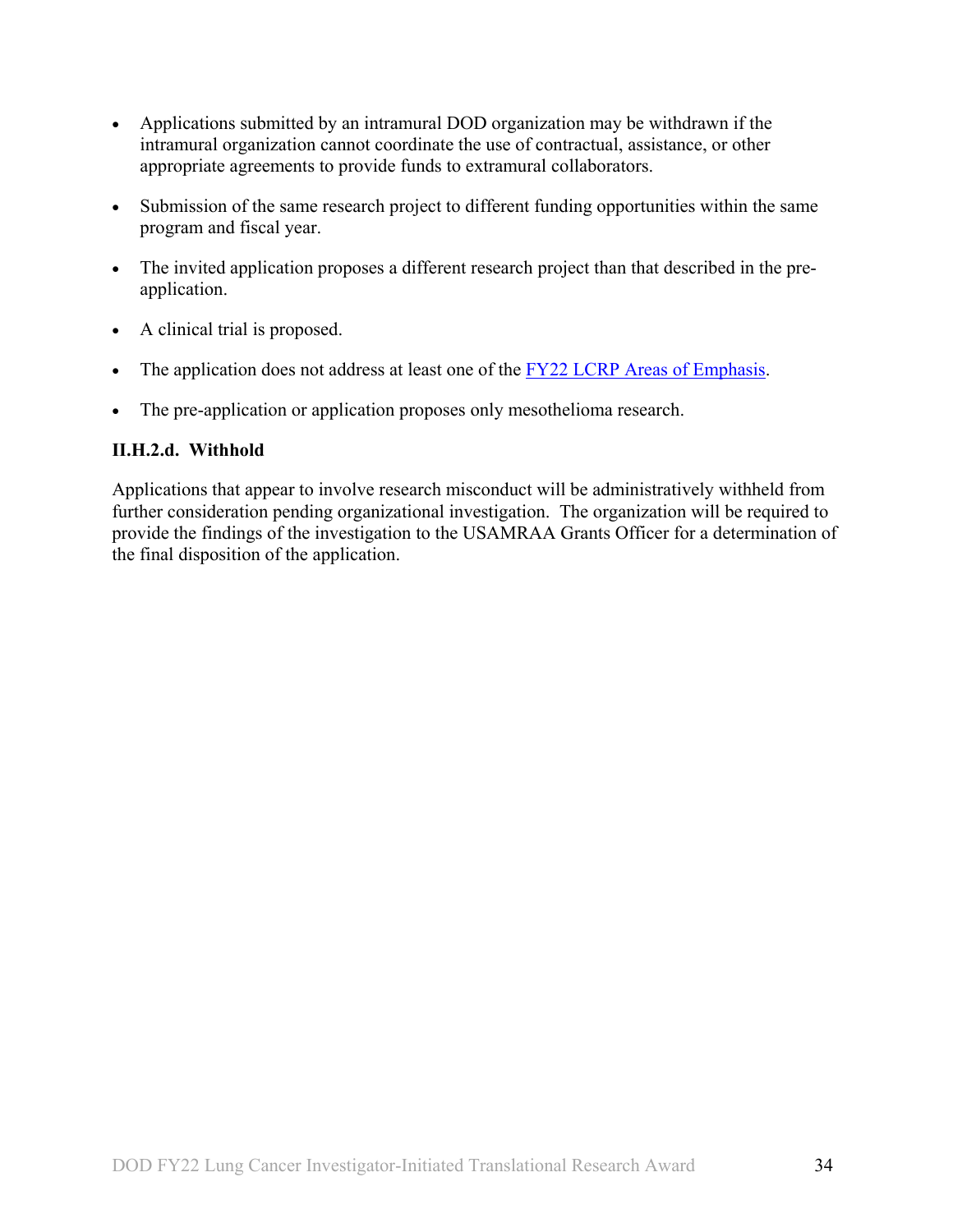# <span id="page-34-0"></span>**II.H.3. Application Submission Checklist**

| <b>Application Components</b>                                                                             | <b>Action</b>                                                                                                                                    | Completed |
|-----------------------------------------------------------------------------------------------------------|--------------------------------------------------------------------------------------------------------------------------------------------------|-----------|
| SF424 Research & Related<br><b>Application for Federal</b><br>Assistance (extramural<br>submissions only) | Complete form as instructed                                                                                                                      |           |
| Summary (Tab 1) and<br><b>Application Contacts (Tab 2)</b><br>(intramural submissions<br>only)            | Complete tabs as instructed                                                                                                                      |           |
|                                                                                                           | Project Narrative: Upload as Attachment 1<br>with file name "ProjectNarrative.pdf"                                                               |           |
|                                                                                                           | Supporting Documentation: Upload as<br>Attachment 2 with file name "Support.pdf"                                                                 |           |
|                                                                                                           | Technical Abstract: Upload as Attachment 3<br>with file name "TechAbs.pdf"                                                                       |           |
|                                                                                                           | Lay Abstract: Upload as Attachment 4 with<br>file name "LayAbs.pdf"                                                                              |           |
|                                                                                                           | Statement of Work: Upload as Attachment 5<br>with file name "SOW.pdf"                                                                            |           |
| <b>Attachments</b>                                                                                        | Impact Statement: Upload as Attachment 6<br>with file name "Impack.pdf"                                                                          |           |
|                                                                                                           | Translation Statement: Upload as Attachment<br>7 with file name "Translation.pdf"                                                                |           |
|                                                                                                           | Relevance to Military Health Statement:<br>Upload as Attachment 8 with file name<br>"MilRelevance.pdf"                                           |           |
|                                                                                                           | Representations (extramural submissions<br>only): Upload as Attachment 9 with file name<br>"RequiredReps.pdf"                                    |           |
|                                                                                                           | <b>Suggested Collaborating DOD Military</b><br>Facility Budget Format: Upload as<br>Attachment 10 with file name<br>"MFBudget.pdf" if applicable |           |
| Research & Related Personal<br>Data                                                                       | Complete form as instructed                                                                                                                      |           |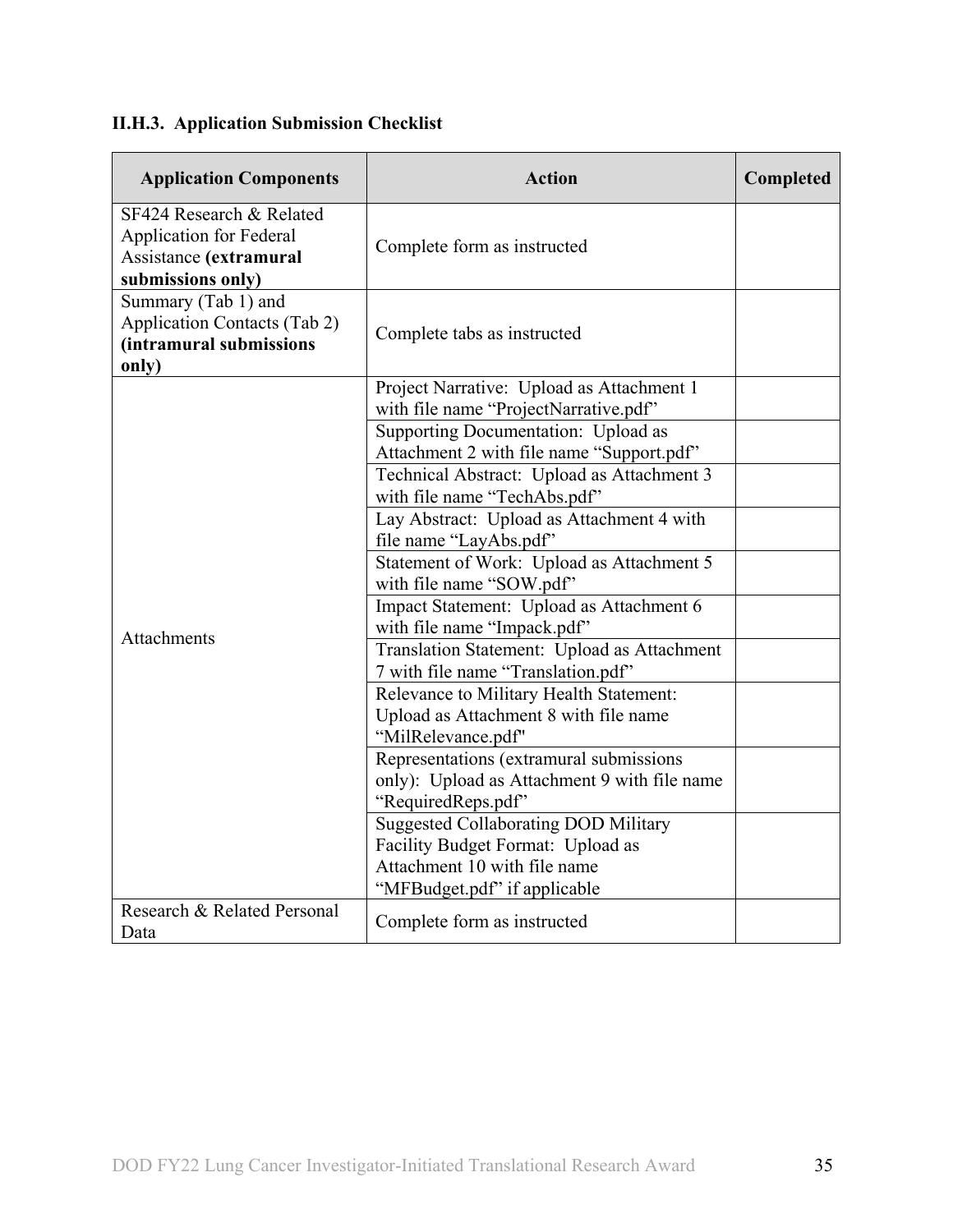| <b>Application Components</b>                                              | <b>Action</b>                                                                                                           | <b>Completed</b> |
|----------------------------------------------------------------------------|-------------------------------------------------------------------------------------------------------------------------|------------------|
|                                                                            | Attach PI Biographical Sketch<br>(Biosketch LastName.pdf) to the appropriate<br>field                                   |                  |
| Research & Related                                                         | Attach PI Previous/Current/Pending Support<br>(Support LastName.pdf) to the appropriate<br>field                        |                  |
| Senior/Key Person Profile<br>(Expanded)                                    | <b>Attach Biographical Sketch</b><br>(Biosketch LastName.pdf) for each senior/key<br>person to the appropriate field    |                  |
|                                                                            | <b>Attach Previous/Current/Pending</b><br>(Support LastName.pdf) for each senior/key<br>person to the appropriate field |                  |
| Research & Related Budget<br>(extramural submissions<br>only)              | Complete as instructed. Attach Budget<br>Justification (BudgetJustification.pdf) to the<br>appropriate field            |                  |
| Budget (intramural<br>submissions only)                                    | Suggested DOD Military Budget Format,<br>including justification                                                        |                  |
| Project/Performance Site<br>Location(s) Form                               | Complete form as instructed                                                                                             |                  |
| Research & Related Subaward<br>Budget Attachment(s) Form, if<br>applicable | Complete form as instructed                                                                                             |                  |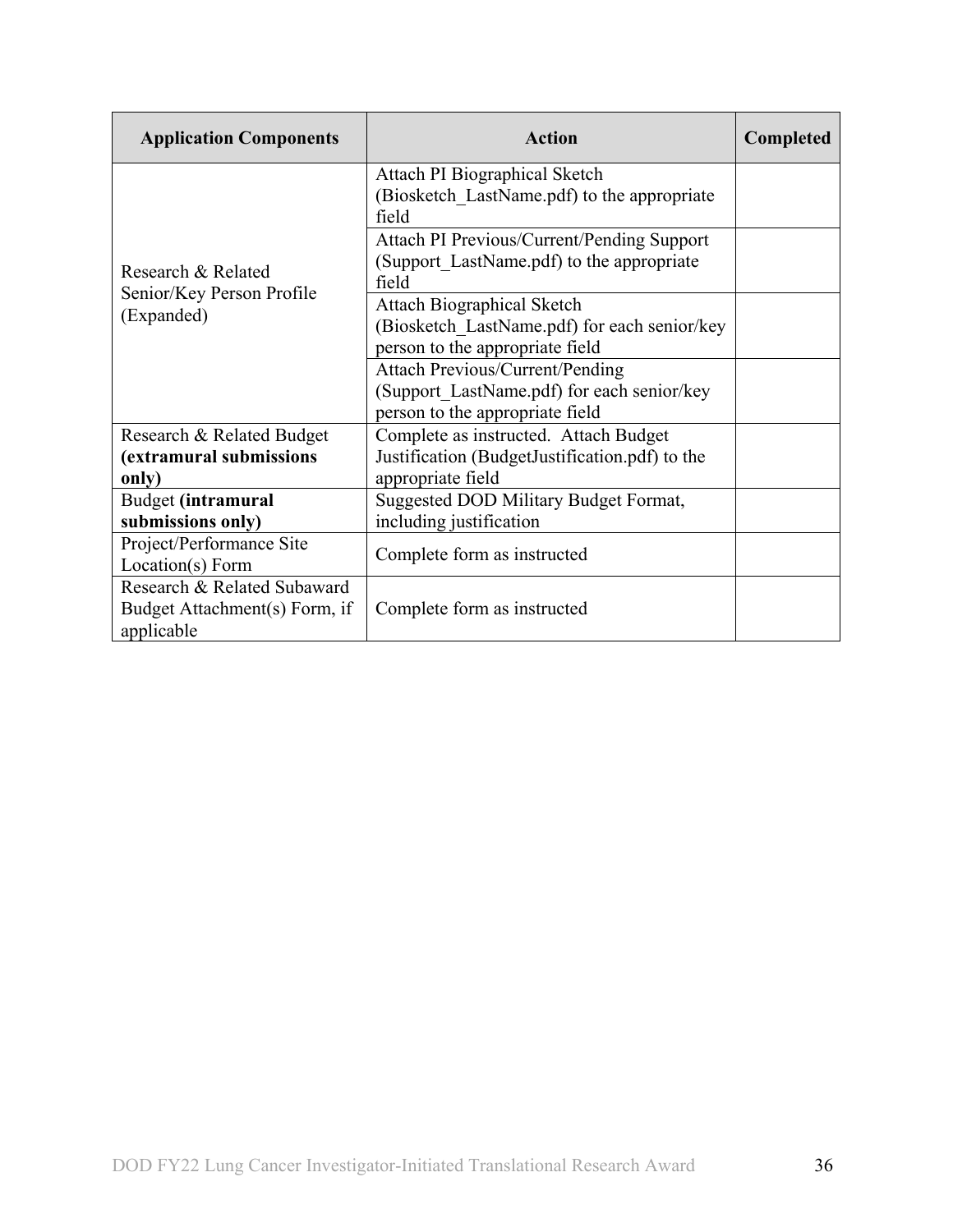## <span id="page-36-0"></span>**APPENDIX 1: ACRONYM LIST**

| ACOS/R&D       | Associate Chief of Staff for Research and Development        |
|----------------|--------------------------------------------------------------|
| <b>ACURO</b>   | Animal Care and Use Review Office                            |
| <b>ARRIVE</b>  | Animal Research: Reporting In Vivo Experiments               |
| <b>CDMRP</b>   | <b>Congressionally Directed Medical Research Programs</b>    |
| <b>CFR</b>     | Code of Federal Regulations                                  |
| <b>CHTN</b>    | Cooperative Huma Tissue Network                              |
| <b>DHP</b>     | Defense Health Program                                       |
| <b>DOD</b>     | Department of Defense                                        |
| <b>DoDGARs</b> | Department of Defense Grant and Agreement Regulations        |
| <b>DUNS</b>    | Data Universal Numbering System                              |
| eBRAP          | Electronic Biomedical Research Application Portal            |
| EC             | <b>Ethics Committee</b>                                      |
| ET             | <b>Eastern Time</b>                                          |
| FAD            | <b>Funding Authorization Document</b>                        |
| <b>FAPIIS</b>  | Federal Awardee Performance and Integrity Information System |
| <b>FDA</b>     | U.S. Food and Drug Administration                            |
| FY.            | <b>Fiscal Year</b>                                           |
| <b>HRPO</b>    | Human Research Protection Office                             |
| <b>IACUC</b>   | Institutional Animal Care and Use Committee                  |
| <b>IRB</b>     | <b>Institutional Review Board</b>                            |
| <b>IND</b>     | <b>Investigational New Drug</b>                              |
| <b>LCBRN</b>   | Lung Cancer Biospecimen Resource Network                     |
| <b>LCRP</b>    | Lung Cancer Research Program                                 |
| M              | Million                                                      |
| <b>MB</b>      | Megabyte                                                     |
| MHS            | Military Health System                                       |
| <b>MIPR</b>    | Military Interdepartmental Purchase Request                  |
| ORCID          | Open Researcher and Contributor ID, Inc.                     |
| <b>ORP</b>     | <b>Office of Research Protections</b>                        |
| <b>PHS</b>     | <b>Public Health Service</b>                                 |
| PI             | Principal Investigator                                       |
| <b>SAM</b>     | <b>System for Award Management</b>                           |
| <b>SOW</b>     | <b>Statement of Work</b>                                     |
| <b>STEM</b>    | Science, Technology, Engineering, and/or Mathematics         |
| UEI            | Unique Entity Identifier                                     |
| <b>URL</b>     | <b>Uniform Resource Locator</b>                              |